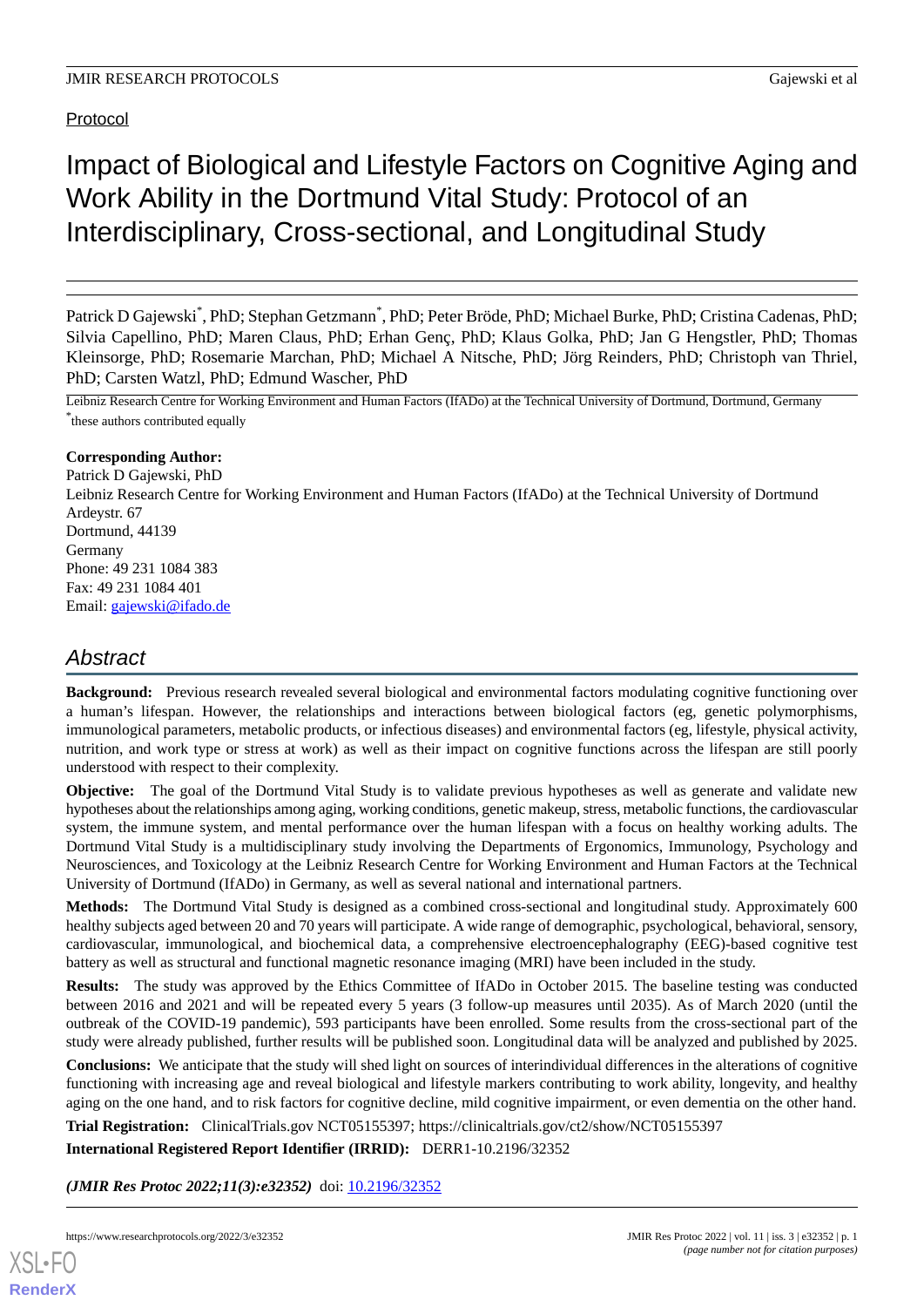## **KEYWORDS**

cognitive aging; genetic polymorphisms; immunology; metabolism; latent infections; stress; occupational health; cardiovascular system; neuropsychology; magnetic resonance imaging; electroencephalography; lifespan; lifestyle; longitudinal study; biomarkers; longevity; aging.

## *Introduction*

## **Background**

Cognitive performance in humans is a complex phenomenon that is influenced by numerous variables. Among them are age [[1](#page-11-0)[,2](#page-11-1)], various infections [\[3](#page-11-2),[4\]](#page-11-3), inflammatory processes often due to the release of cytokines from immune cells [\[5](#page-11-4),[6\]](#page-11-5), metabolic alterations such as hyperammonemia [\[7,](#page-12-0)[8](#page-12-1)], lifestyle factors including physical and mental activity, type of work, nutrition and stress [[9-](#page-12-2)[16\]](#page-12-3), as well as numerous genetic variants [[17](#page-12-4)[,18](#page-12-5)] that can be analyzed by polygenic scores [[19\]](#page-12-6). Most studies in this field of research have focused on specific individual factors of influence and did not consider the development of individuals over a significant part of their lifetime. To bridge this gap, we initiated the Dortmund Vital Study that assesses cognitive performance in a longitudinal study design using a complex multiscale approach to understand the influence of the most important lifestyle, occupational, and biological factors on cognitive performance.

## **Research Questions and Aims**

The aim of the Dortmund Vital Study is to evaluate the effect of several endogenous and exogenous parameters and their complex interaction on behavior and the underlying neuronal activity. This will be achieved by implementing cross-sectional and longitudinal designs. By repeated measurements of the endogenous and exogenous parameters over an extended period, risk factors for possible cognitive impairment associated with depression, occupational burnout, or age-related diseases, such as mild cognitive impairment or dementia, and nonpathological cognitive decline shall be identified. More importantly, the Dortmund Vital Study focuses on the following research aspects, which are currently poorly understood and largely unexplored:

- 1. Liver Immune Behavior-Brain Axis: A core question is how specific aspects of cognitive performance and brain activities as well as the brain structure are affected by metabolic products, inflammatory mediators, or viral infections, including concentrations of metabolites such as creatinine, ammonia, or immunological parameters in the blood such as inflammatory cytokines, and novel metrics of immunological age. Combinations of standardized cognitive tests and electroencephalographic techniques with computer-based tests, as well as structural and functional magnetic resonance imaging (MRI) will be used to explore cognitive performance with a much greater level of detail compared to previous studies.
- 2. Multidimensional and Multichannel (Omics) Analyses: The roles of metabolic parameters or inflammation mediators have traditionally been determined by analyzing individual effects of the selected parameters per study. However, with currently available techniques and technologies, it is possible to measure a wide range of parameters (ie, metabolites, proteins, RNA species, DNA variants, and

[XSL](http://www.w3.org/Style/XSL)•FO **[RenderX](http://www.renderx.com/)** immune cells) simultaneously, using the so-called "omics" techniques or multichannel analysis. Consequently, a more comprehensive picture is obtained, which can then be evaluated using systems biology techniques to understand the interactions among the individual factors.

- 3. Age-Related Perspective: Temporal dynamics of the interplay between endogenous versus exogenous factors and cognitive functions, as well as work ability over the lifespan will be assessed. In particular, the effect of metabolic products, infections or inflammatory processes, and the brain structure and function on neurobehavioral parameters in young, middle, and old age will be analyzed in a cross-sectional design.
- 4. Disease-Related Perspective: With the present design, the derivation and evaluation of risk factors for widespread mental and neurodegenerative diseases such as depression, burnout, mild cognitive impairment, or dementia will be addressed. Moreover, epigenetic approaches that investigate the influence of environmental changes on the genome, as well as on the brain structure and function will be feasible. Epigenetic dysregulation is also important for the development of immunological and neuronal diseases and complex developmental disorders.
- 5. Genetic Perspective: Although it is known that genes influence cognitive performance, which in turn is associated with the structural and functional network efficiency of the brain, functional understanding of the specific brain parameters that mediate the relationship between individual genetic variations or polygenic scores and cognitive performance is incomplete. Given that the current study will capture all relevant neurocognitive measures, it will be possible to investigate the interactions among genes, brain parameters, and cognitive performance.
- 6. Longitudinal Perspective: Most existing studies have only used cross-sectional study designs that limit the interpretation of results, given that the results obtained in cross-sectional studies do not imply causality. Therefore, this study has been additionally designed as a longitudinal study with postmeasures every 5 years. The advantage of such a longitudinal study is that parameters, namely particular metabolic or immunological states, genetic variations, or brain metrics, can be recorded at an early stage and then be tracked to test whether they result in any effect later; moreover, one can investigate how the state of these parameters changes over the course of a person's life. This design allows causal inferences.

The benefit of the Dortmund Vital Study will be that profound knowledge regarding the interactions among metabolism, the immune system, genetics, the brain structure and function, and cognition will be gained. In the long run, this knowledge will lead to empirically based intervention strategies to preserve cognitive functioning, work ability, and promote healthy cognitive aging. The strength of the study design lies in the fact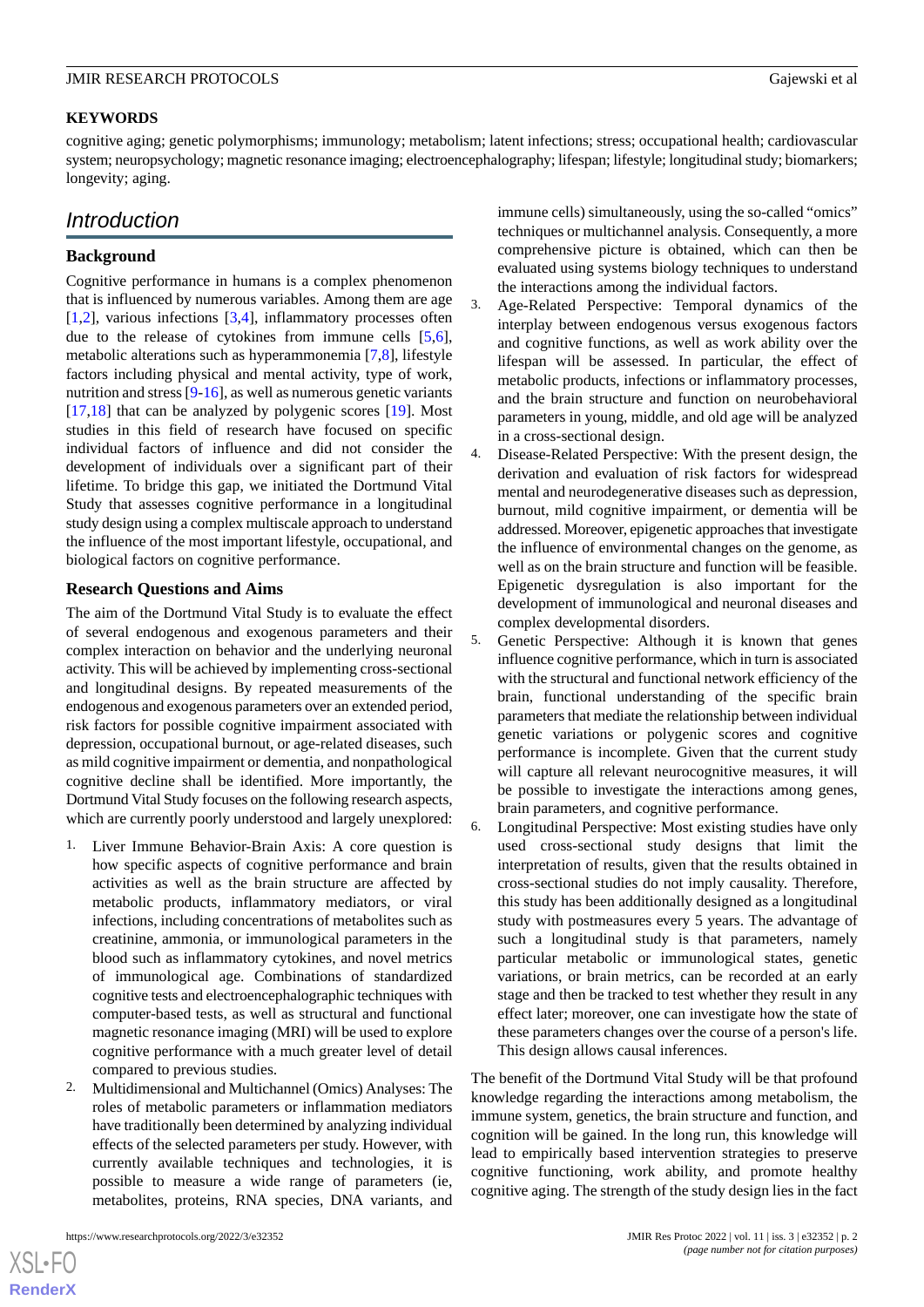that variables with an impact on cognitive performance and their interactions can be determined comprehensively and that factors whose significance is still unknown today will be identified and evaluated. Due to the complex design and several measurement parameters, a wide range of research questions is possible. Given below are 4 of several hypotheses possible in the study.

## *Hypothesis 1: Background and Mechanisms of Stress-Related Exhaustion Disorder*

Burnout, a synonym for stress-related exhaustion disorder is a widespread phenomenon, but the underlying mechanisms have not yet been sufficiently explored. In addition, there is no clear distinction between burnout and depression [\[20](#page-12-7),[21\]](#page-12-8), and there is currently limited evidence connecting burnout and cognitive functions [\[22](#page-12-9),[23\]](#page-12-10). However, it is known that the reward system in the orbitofrontal brain areas is altered owing to depression and subclinical depressive symptoms, which is evident in electrophysiological correlates [\[24](#page-12-11)]. As a result, the perception of mistakes or negative feedback is increased whereas the sensitivity to rewards is decreased [[25\]](#page-12-12). The reward system is based on complex cognitive abilities, the so-called executive functions, which enable goal-directed behavior. Therefore, it is important to compare the effects of burnout and depression using the same parameters and measures and identify similarities and differences with respect to executive functions between the 2 disorders. We expect that individuals with high scores on the burnout scales will perform poorly in cognitive tasks and in tests measuring executive functions, such as working memory, task switching, decision-making, or distractibility. Additionally, we aim to explore possible differences in the resting-state electroencephalography (EEG) and functional MRI brain activity between burnout and nonburnout employees; we expect reduced alpha power and cortical hyperactivity in the former group [\[26](#page-12-13)] that may be the neuronal correlate of hypersensitivity to negative events. However, no effects are expected in tasks that measure basal cognitive functions such as vigilance or processing speed. Moreover, a relationship between burnout and immunological parameters [[27,](#page-12-14)[28](#page-12-15)] or metrics of immunological age can be assumed. For example, the concentration of hair cortisol as an index of long-term stress is expected to be positively related to the severity of burnout symptoms and reduced cognitive performance [[29](#page-12-16)[,30](#page-13-0)].

## *Hypothesis 2: Influences of Biological Factors on Cognitive Functioning Over the Lifespan*

Considerable progress has been made in recent years to identify biological factors that influence cognition in older adults. These include genetic polymorphisms, such as the brain-derived neurotrophic factor (BDNF)  $Val^{66}Met$  [[31\]](#page-13-1), catechol-O-methyltransferase (COMT) Val<sup>158</sup>Met [\[32](#page-13-2)], or latent infectious diseases (eg, *Toxoplasma gondii*) [\[33](#page-13-3),[34\]](#page-13-4) that affect brain metabolism. However, studies with young individuals often show no effects [[3\]](#page-11-2). Our hypothesis is that the effects of genes or neuropathologically relevant infections increase with age, which is probably due to the decreasing integrity of neuronal networks as one ages. To test this hypothesis, we aim to compare the performance of young, middle-aged, and old participants with and without infections, such as *Toxoplasma*

*gondii* or COVID-19, or those with a specific gene expression pattern, with the expectation that there are larger inter- and intraindividual differences in the cognitive parameters in older adults compared to younger adults. Moreover, as this is a long-term study, we have the opportunity to test these hypotheses of altered performance in the same individuals over many years. We also aim to identify the immunological age of the participants based on various immunological parameters [[35\]](#page-13-5), which will allow us to determine if immunological age rather than chronological age is associated with changes in cognitive functioning.

## *Hypothesis 3: Interaction of Damaging and Protective Factors*

Cognitive age is influenced by several internal and external factors. Apart from genetic makeup, environmental and lifestyle variables such as education, type of work, habitual physical and mental activity, nutrition, and stress at work play a modulating role and explain the high degree of variability observed with cognitive performance at advanced ages [\[36](#page-13-6),[37\]](#page-13-7). Thus, we aim to determine which of these factors critically influence the development of cognitive competence and the so-called cognitive reserve in older adults [\[38](#page-13-8)]. Consequently, we can discern whether, for example, long-term stress neutralizes the benefits of advanced education on cognitive aging, or whether regular physical activity can compensate for the negative effects of less advanced education. On the other hand, we expect that psychosocial stress (whether during childhood or adulthood) influences immunological or metabolic parameters [[39\]](#page-13-9) and that individuals suffering from permanent stress, which has been demonstrated for particular occupational groups, will show corresponding changes in their metabolism and cognition [[40\]](#page-13-10).

## *Hypothesis 4: Analysis of Factors Affecting Work Ability Across the Lifespan*

As employees age, their physical and mental abilities tend to decline and the risks of accidents at work and work-related diseases increase [\[41](#page-13-11),[42\]](#page-13-12). Work ability is defined as the relationship between individual resources and specific work requirements, and it is the result of interactions between job requirements in terms of physical and mental strain, capacities and skills of the employees, as well as their health status and subjective evaluation of functioning in a given working environment. The instrument used to evaluate the ability to work is the Work Ability Index (WAI) [\[43](#page-13-13)]. It considers specific psychosocial and physical factors related to performing a given type of work, as well as the employee's mental and physical resources. Therefore, it is important to understand the relationships among age, lifestyle, quality of life, work-related factors, stress-related impairments, and cognitive abilities, as well as examine work ability measured by the WAI. Additionally, we will consider individual health risks, such as cardiovascular, metabolic, anthropometric, or immunological contributors to work ability. The longitudinal study design helps assess changes in several risk factors associated with compromised work ability to promote healthy aging in working environments and reduce the likelihood of early retirement.

```
XS-FO
RenderX
```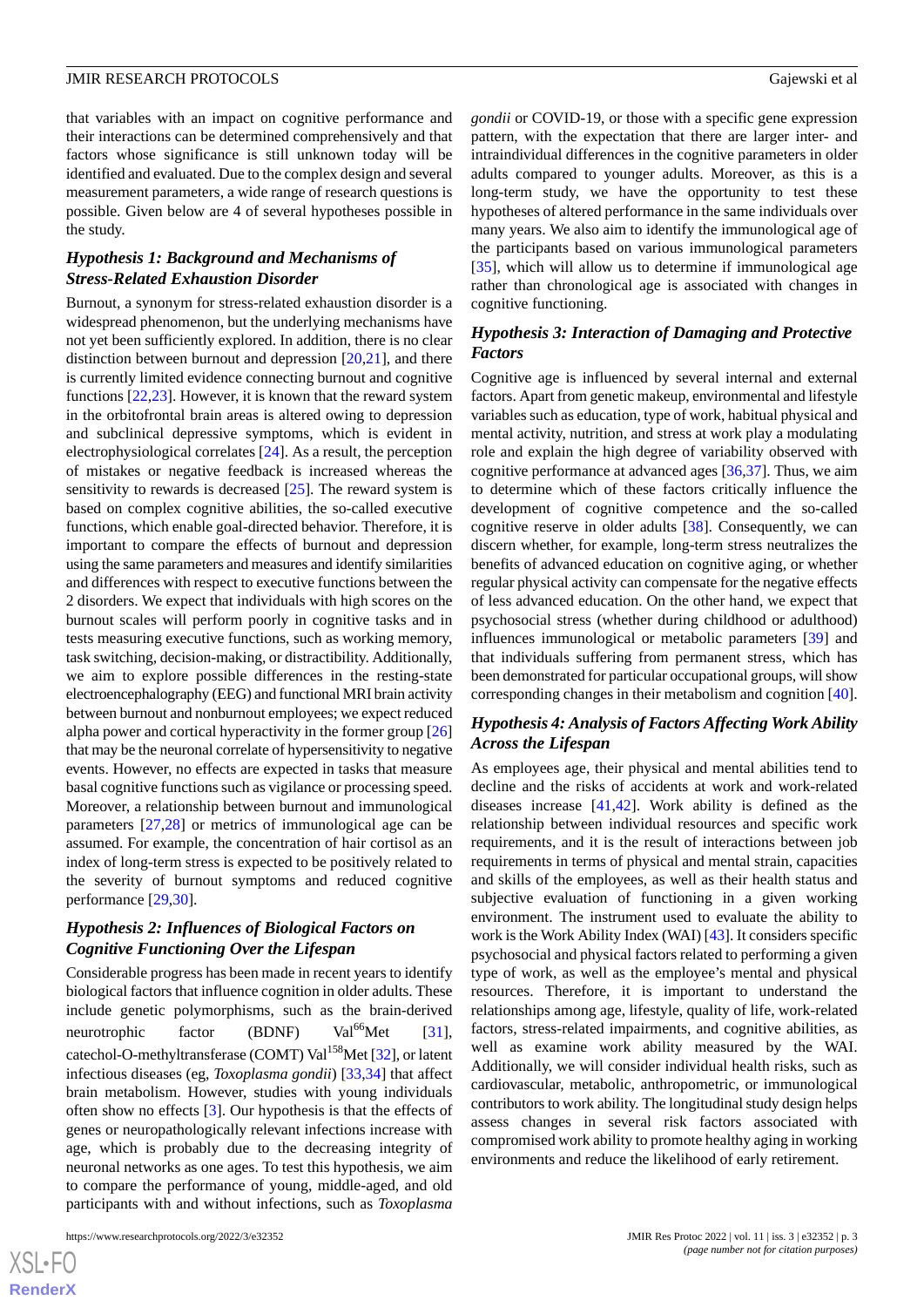# *Methods*

## **Study Population**

The participants of the Dortmund Vital Study (trial registration number: NCT05155397) represent a sample of a generally healthy population of a western society aged between 20 and 70 years. We define "healthy" in a rather broad sense and allow the inclusion of individuals who are smokers, drink alcohol, are overweight, or have a history of diseases without having severe symptoms. Moreover, we do not impose restrictions regarding education or occupation to enhance the representativity of the sample. Participants are recruited via an internet site, newspaper advertisements, reports and announcements in local print and radio media, public information events, social media, and flyers throughout the city of Dortmund, Germany. In addition, some larger companies in the region were contacted and asked to inform their employees about participating in the study. The number of subjects resulted from a biostatistical estimation (power analysis), in which the size of the expected effects and their variance were considered. The study parameters will be collected repeatedly for 4 time points, namely at the start of the study (baseline), and then 5, 10, and 15 years later (time points

for measuring within-subject factors) and between 3 age groups (between-subject factor ie, Age Group: young, middle-aged, and old). Of particular interest here is the interaction between the age group and the measurement time point, which will provide insight into the different trajectories within the specific age groups. Thus, power estimation was conducted exemplarily for repeated-measures analyses of variance (ANOVA) of within-between interactions. The sample size was determined based on a small effect size of *f*=0.1 for the mixed ANOVA model with repeated measures (4 time points) and interactions with the Age Group factor (3 categories), given an error probability of  $\alpha$ =.05 and a power of 0.95, resulting in a sample size of 264 individuals (determined with G\*Power, a free-source statistical software package) [[44\]](#page-13-14). However, having a larger number of subjects is desirable owing to expected dropouts over the long duration of the study. Therefore, a group size of approximately 600 was targeted, as we assumed a dropout rate of up to 20% per time point of the follow-up measures. Assuming this dropout rate, the number of remaining participants 20 years later would be approximately 300, which roughly corresponds to the estimated sample size, as summarized in [Table 1](#page-3-0).

<span id="page-3-0"></span>Table 1. Longitudinal study design showing birth cohorts of the study from 1946 to 1996 with measurements at 5-year intervals<sup>a</sup>.

| Birth cohort | Age at T1 2016-2021 | Age at T <sub>2</sub> 2021-2026 | Age at T3 2026-2031 | Age at T4 2031-2036 |
|--------------|---------------------|---------------------------------|---------------------|---------------------|
| 1996         | 20 years            | 25 years                        | 30 years            | 35 years            |
| 1946         | 70 years            | 75 years                        | 80 years            | 85 years            |
| n            | 600                 | 480                             | 384                 | 307                 |

<sup>a</sup>The ages of the youngest (20 years old at baseline) and oldest (70 years old at baseline) cohorts and the expected number of subjects at 4 test points (T1 to T4) are indicated.

## **Representativeness of the Sample**

To verify the representativeness of the sample and thus the generalizability of the future findings, four different aspects are considered:

- 1. Age Distribution and Gender: We enroll almost the same number of participants in each age group and compare the proportion in each decade of life (as well as the proportion of women and men) between the participants in this study with the corresponding proportion of the general population in Germany.
- 2. Genetic Representativeness and Homogeneity: We test whether the distribution of genetic polymorphisms in the sample does not differ from the Hardy-Weinberg equilibrium (HWE).
- 3. Cognitive Abilities: We test whether neuropsychological tests measuring crucial cognitive functions are comparable with reference values in the literature.
- 4. Education and Occupation: We compare levels of education and the proportion of employed individuals in the present sample and in the general population in Germany.

First, until August 2021, totally 593 participants have been enrolled. Compared with the average of 20- to 70-year-old people living in Germany [\[45](#page-13-15)], the participants of the Dortmund Vital Study are slightly younger (44.2 vs 45.8 years on average),

[XSL](http://www.w3.org/Style/XSL)•FO **[RenderX](http://www.renderx.com/)** and the proportion of women is higher (61.5% vs 49.6%). The proportions of participants in the Dortmund Vital Study in 5 age groups (20 to 29 years: n = 122, 20.6%; 30 to 39 years: n  $= 113, 19.1\%$ ; 40 to 49 years: n =110, 18.5%; 50 to 59 years:  $n = 146, 24.6\%$ ; 60 to 70 years:  $n = 102, 17.2$ ) correspond largely to the proportions in the German population (20 to 29 years: 17.2 %; 30 to 39 years: 19.6 %; 40 to 49 years: 18.2 %; 50 to 59 years: 24%; 60 to 70 years: 21%).

Second, to ensure that the sample of participants of the Dortmund Vital Study is representative for the population in a genetic manner, the HWE is used to compare the expected and observed proportion of common homozygote, heterozygote, and rare homozygote variants of the single nucleotide polymorphisms (SNPs) calculated by the internet-based HWE calculator [\[46](#page-13-16)]. A deviation from the HWE was found in only 1 out of the 19 measured SNPs (IL-12), as shown in [Table 2](#page-8-0).

Third, we compared the scores in the neuropsychological tests between the present study and the corresponding reference or normative values available in the test manuals or literature. The Mini Mental State Examination (MMSE) used for detecting early signs of cognitive impairment shows a mean of 28.1 points (SD 1.9) out of a possible 30 points in our participants aged 60 years and older  $(n=102)$  and 28.3 points (SD 1.6) in a healthy sample of 204 participants in the same age range in the study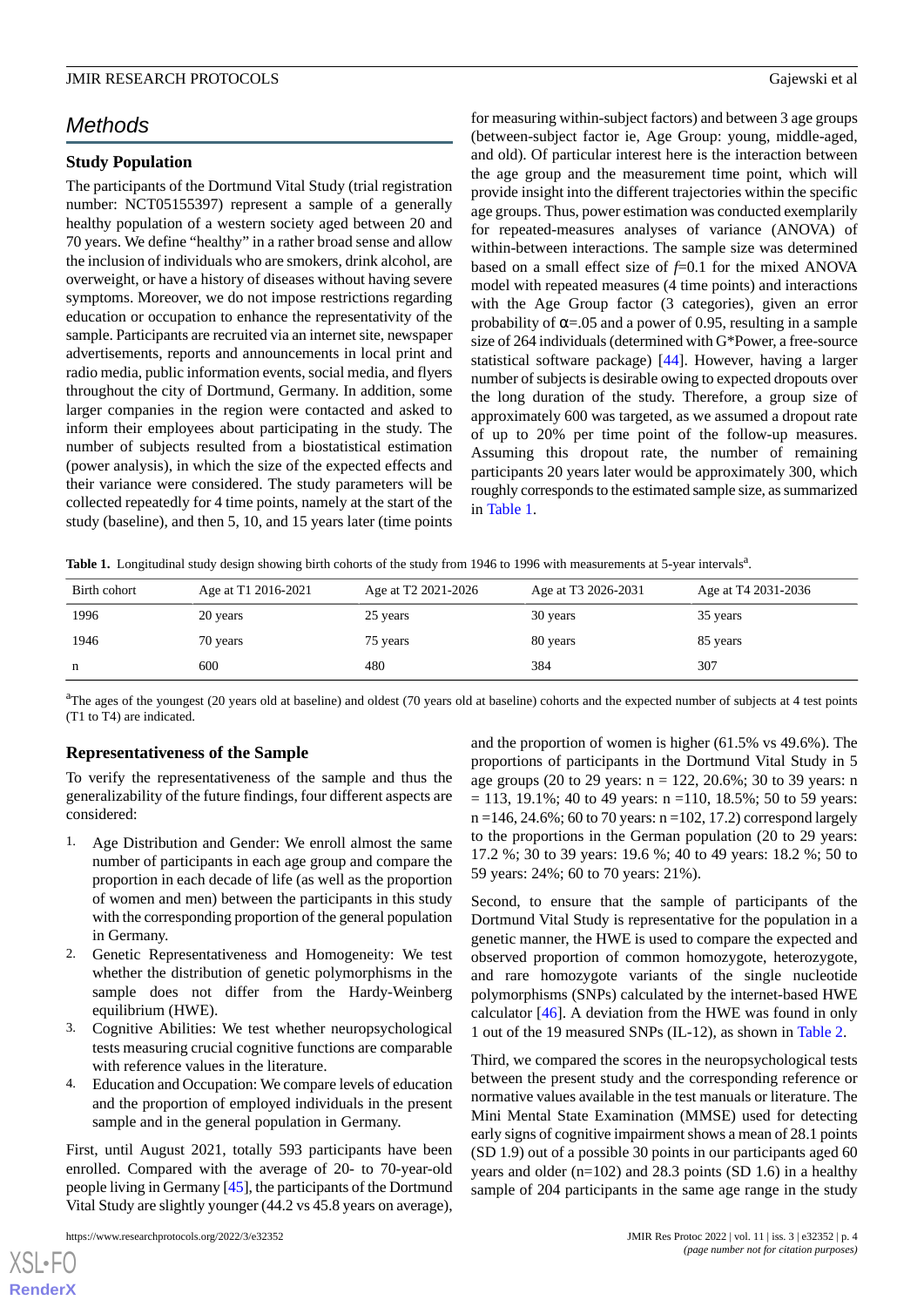by Votruba et al [[47\]](#page-13-17). For the Beck Depression Inventory, the mean score in our sample is 5.7 points (SD 6.4), which is well below the cutoff for minimal depression (9 points), and similar to the mean of a healthy control group (n=583) described in the test manual, which scored 7.4 points (SD 7.3) [[48\]](#page-13-18). The Multiple-Choice Vocabulary Test (MWT-B) that measures premorbid (crystalized) intelligence shows a mean score of 31 points (SD 3.2) that corresponds to a mean IQ of 115. A healthy control group of adults (n=102) in a study by Satzger et al [\[49](#page-13-19)] reached a mean IQ of 121 (the test usually overestimates the IQ obtained with typical intelligence tests). For the digit span test from the Hamburg-Wechsler-Intelligenztest für Erwachsene, Revision (HAWIE-R), the German version of the Wechsler Adult Intelligence Scale-III [[50\]](#page-13-20), the mean number of correct responses is 14.1 (SD 3.6) in the present sample and 15.0 (SD 3.2) in a healthy adult sample (n=100) in the HAWIE-R manual [[51\]](#page-13-21). Similarly, the Digit Symbol Test from the same test battery shows a mean score of 59.1 points (SD 12.3) for the Dortmund Vital Study participants and 50.6 (SD 10.3) points in the HAWIE-R manual. For the Stroop Test from the Nürnberger Alters Inventar (NAI) [[52\]](#page-13-22), the time to complete the word list for participants aged between 55 to 69 years is 14.7 (SD 2.3) seconds in the present study (n=144) and 16.0 (SD 2.0) seconds in the reference values for healthy older persons in the manual (n=78). For the color naming list of the Stroop Test, the corresponding times are 21.1 (SD 3.7) versus 24.0 (SD 7.0) seconds, and for the interference list, they are 36.7 (SD 7.4) versus 44.0 (SD 13.0) seconds. The capacity for learning new words assessed by the Verbal Learning and Memory Test (VLMT) [\[53](#page-13-23)], the German version of the Rey Auditory Verbal Learning Test (RAVLT) [[54\]](#page-13-24), shows a mean sum of 54.8 points (SD 4.3), indicating the number of successfully learned words in our sample (n=525), and exactly 54.8 points in a norm sample (n=515) provided in the test manual. Furthermore, the D2 test, measuring selective attention and attentional endurance (D2-R) [[55\]](#page-13-25) reveals for our participants aged between 20 and 60 years (n=489), the mean number of correctly crossed symbols is 158 (SD 36.7), whereas the normative value for the same age group  $(n=976)$  in the manual is 153 (SD 28.4). Finally, for the 2 subtests from the Leistungs-Prüf-System (LPS, meaning performance test system) validated for people older than 50 years [\[56](#page-13-26)], our participants aged 50 years and older (n=217) had a mean of 24.7 (SD 5.1) correct responses in the logical reasoning and 19.5 (SD 6.4) in the spatial rotation subtests, whereas the controls in the LPS manual reached 22.0 (SD 5.2) and 17.6 (SD 6.0) correct responses, respectively.

Fourth, with respect to education, 28% (n=161) of the participants of the Dortmund Vital Study have secondary degree,

30.3% (n=174) have a high school diploma and 41.6% (n= 239) have a university degree, compared to the corresponding proportions in the German population (23.5%, 33.5%, and 18.5%, respectively). Furthermore, 68.6% of the participants in the Dortmund Vital Study are employed (full-, half-, or part-time) compared to 67.7% of the general population in Germany [\[45](#page-13-15)].

In summary, we consider the sample of the present study as representative in terms of age distribution, genetics, depressive symptoms, cognitive parameters, and occupation. However, in contrast to the general population, the ratio of female participants and that of university degree holders appear to be higher than in the general population.

## **Inclusion Criteria**

The study includes adults without history of severe diseases, namely neurological diseases such as dementia, Parkinson disease, or stroke; cardiovascular diseases; bleeding tendency; oncological diseases; psychiatric disorders such as schizophrenia, obsessive-compulsive disorder, anxiety disorders, or severe depression; head injuries; head surgery; head implants; eye diseases (cataract, glaucoma, or blindness); accidents that limit physical fitness and mobility; and those who do not use psychotropic drugs and neuroleptics. Medications that did not lead to exclusion from the study are blood thinners, hormones, antihypertensives, and cholesterol reducers. Participants have normal or corrected-to-normal vision and hearing and fulfill standard inclusion criteria for MRI measurements.

#### **Telephone Interview**

Once the participants register via a contact form, they receive a telephone call where an interview is conducted to check their inclusion criteria and obtain personal data, such as age, contact information, education, current occupation (type, full time/part-time), planned changes in the next years (relocation, retirement), pre-existing and current illnesses, physical restrictions, medication, willingness to visit the Leibniz Research Centre for Working Environment and Human Factors at the Technical University of Dortmund (IfADo) for tests on 2 independent days, and the willingness to participate in follow-up tests in 5, 10, and 15 years.

#### **Measures**

The Dortmund Vital Study uses a wide range of instruments to measure biological and environmental parameters that potentially affect cognitive performance across the lifespan, as shown in [Figure 1.](#page-5-0)

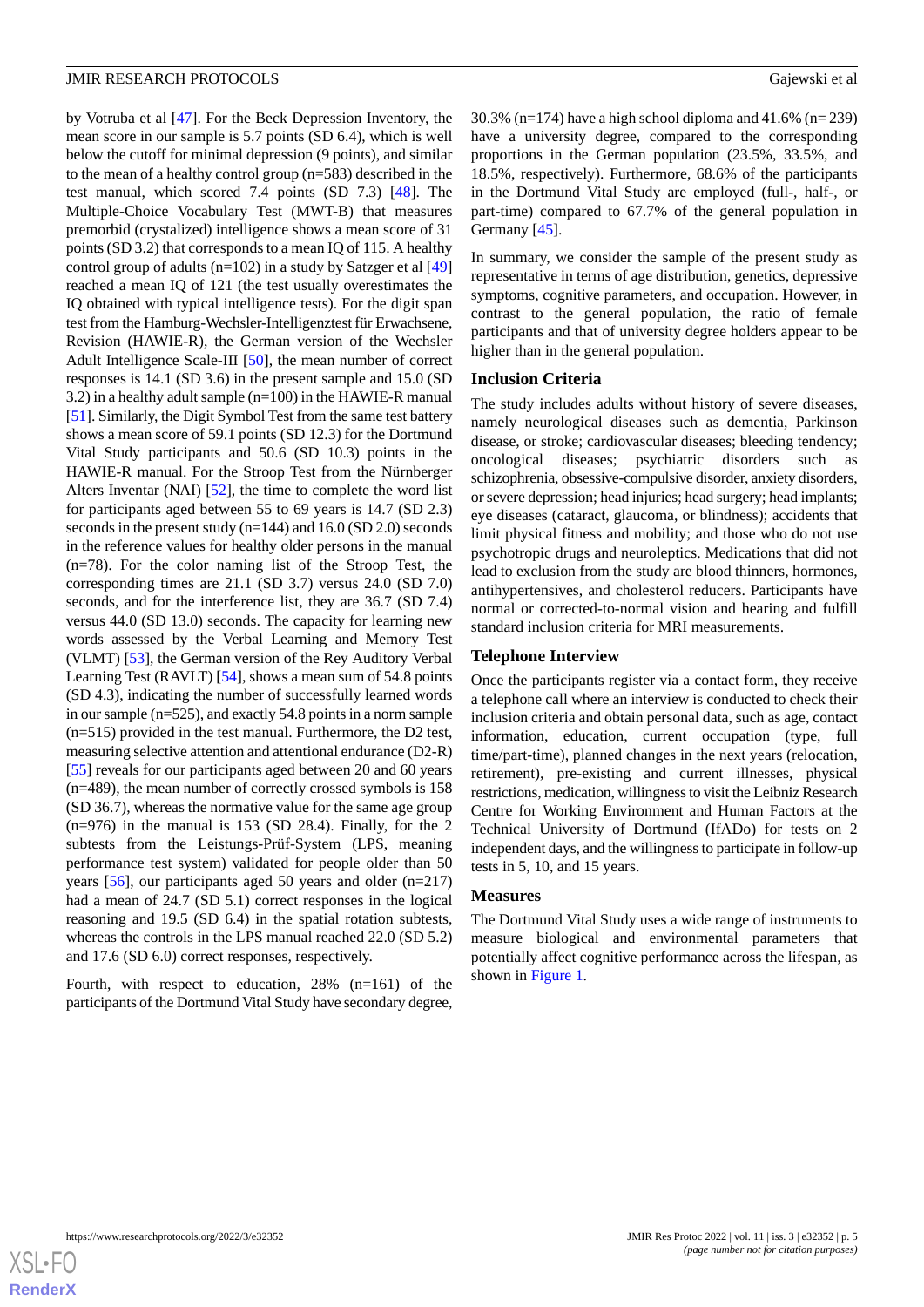<span id="page-5-0"></span>**Figure 1.** Schematic illustration of the measures used in the Dortmund Vital Study. The arrows indicate the order in which the data are collected. Beginning with the first post-test, an MRI will be included into the test battery. EEG: electroencephalography, ECG: electrocardiography, MRI: magnetic resonance imaging.



## *Questionnaires*

The participants receive several questionnaires via mail that should be filled in at home and brought to the first test session. The battery includes nonstandardized and standardized questionnaires. Nonstandardized questionnaires obtain sociodemographic and lifestyle variables (marital status, children, education, proficiency in languages other than the native language, type and history of employment, history of physical activity, nutrition, smoking, social activities, hobbies, using digital media, caregiving of family members), as well as request information on vision and use of glasses, necessary medical information for blood collection, and a rating of subjective time perception. Moreover, for the follow-up measurements starting in the middle of 2021, a questionnaire addressing COVID-19–specific aspects has been included that gathers information on, for example, the participants'experience with the pandemic, how they coped with the pandemic, and the consequences of a COVID-19 infection (if applicable). Standardized questionnaires are used to measure the following: depressive symptoms (Becks Depression Inventory) [[57\]](#page-13-27), personality traits (Big Five Personality traits, NEO Five-Factor Inventory) [[58\]](#page-14-0), traumatic experiences during childhood with the adapted version of the Childhood Trauma Questionnaire [[59\]](#page-14-1), chronotype (D-MEQ) [\[60](#page-14-2)], cognitive failures in daily life (Cognitive Failure Questionnaire) [[61\]](#page-14-3), Grit personality trait (Grit Scale) [\[62](#page-14-4)], handedness (Edinburgh Handedness Inventory) [[63\]](#page-14-5), emotional dissonance [\[64](#page-14-6)], job control [[65\]](#page-14-7), physical activity (Lüdenscheid Physical Activity Questionnaire) [[66\]](#page-14-8), burnout (Maslach Burnout Inventory-General Survey [\[67](#page-14-9)], and Oldenburg Burnout Inventory [\[68](#page-14-10)], stress reactivity (Perceived Stress Reactivity Scale) [[69\]](#page-14-11), affectivity (Positive and Negative Affect Schedule) [[70\]](#page-14-12), psychosocial stress (Psychosocial Stress Questionnaire) [[71\]](#page-14-13), general self-control and self-control at

work [[72\]](#page-14-14), chronic stress (Trier Inventory of Chronic Stress) [[73\]](#page-14-15), quality of life using the short version of the World Health Organization Quality of Life questionnaire (WHOQoL-BREF) [[74\]](#page-14-16), and work ability (WAI) [\[43](#page-13-13),[75\]](#page-14-17). For the follow-up tests, the Copenhagen Psychosocial Questionnaire-III [[76\]](#page-14-18) will be included to assess psychosocial work demands. Some of the questionnaires were adapted to suit the purpose of the present study.

#### *Sensory Testing*

To evaluate basic sensory abilities, audiometry and visual acuity tests are conducted. Audiometric thresholds are tested for 10 pure-tone frequencies (125, 250, 500, 750, 1000, 2000, 3000, 4000, 6000, and 8000 Hz) for the left and right ears (Oscilla USB100, Inmedico).

Visual acuity is measured using Vistec's Optovist according to the DIN 58220-3 standard "Visual acuity testing - Part 3: Test for use in expertise" for far vision with the right and left eye separately (monocular) and with both eyes together (binocular), and if available with correction for distance (glasses for far vision). The "inclined optometer" [\[77](#page-14-19)] is used to determine the zones of sufficient binocular vision at horizontal gaze inclination. For this, the near and far points are obtained, if available with distance correction (glasses for far vision). Moreover, the participants complete a questionnaire regarding the glasses they wear, and the visual and musculoskeletal complaints during the use of computer monitors at the workplace.

#### *Neuropsychological Assessment*

A wide range of cognitive functions are evaluated using the following standardized neuropsychological tests: evaluate the memory span and working memory (WM) using digit span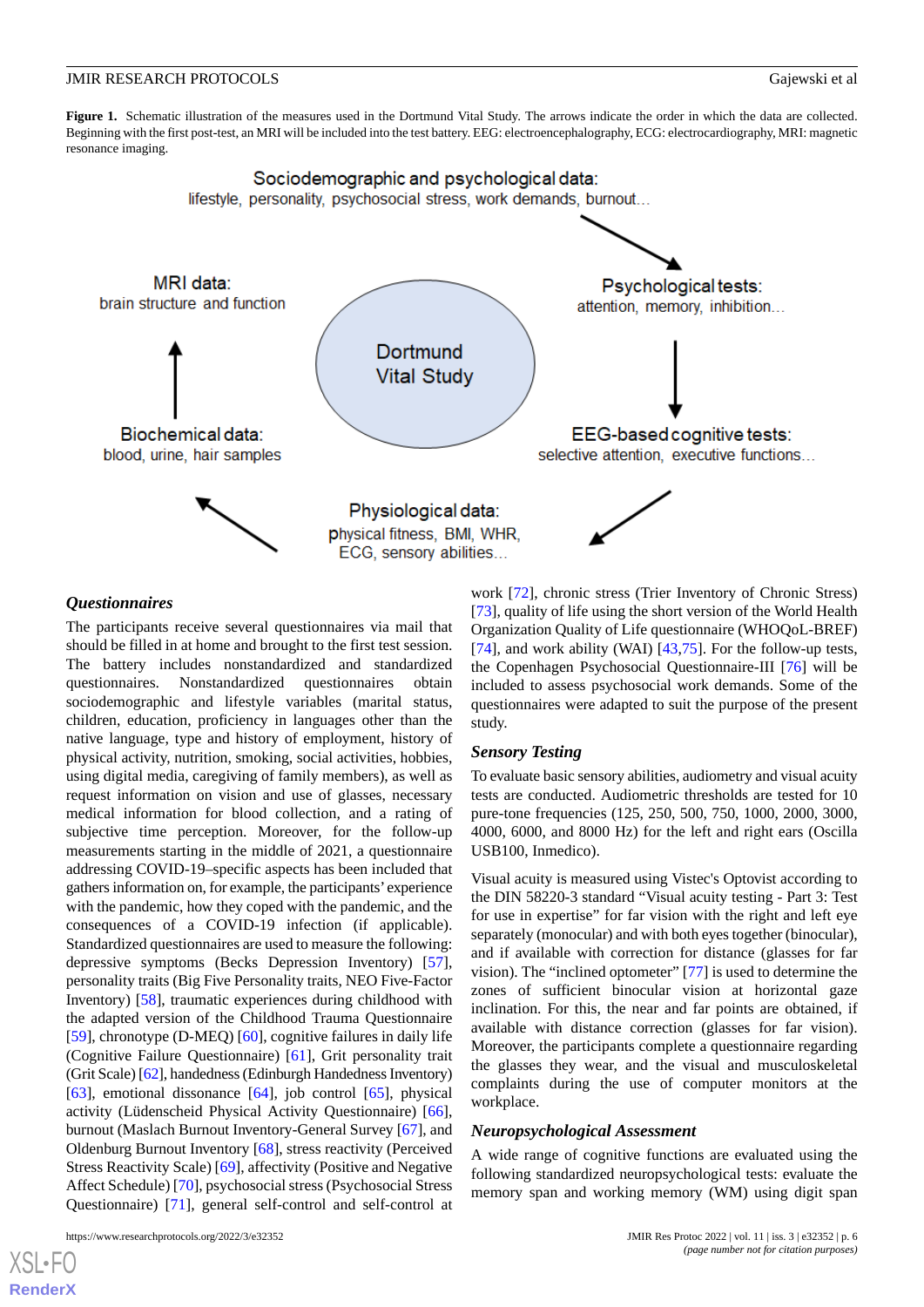forward and backward from HAWIE-R [[51](#page-13-21)], the German version of WAIS-IIIR [[50\]](#page-13-20); semantic memory in written and spoken versions (Word-Fluency Test from LPS) [[56](#page-13-26)]; selective attention and attentional endurance (D2-R) [[55\]](#page-13-25); lateralization and motor functions (Perdue Pegboard Test) [\[78](#page-14-20)]; crystallized intelligence (MWT-B) [[79\]](#page-14-21); general cognitive status (MMSE) [\[80](#page-14-22)], different aspects of verbal memory like learning performance and retrieval (VLMT) [\[53](#page-13-23)], a German version of the RAVLT [[54\]](#page-13-24), psychomotor performance and speed of processing (Digit Symbol Test from HAWIE) [[51\]](#page-13-21), interference control and inhibition (Stroop Test) [[81\]](#page-14-23) from NAI [[52\]](#page-13-22), task switching (Trail Making Test, TMT-A and TMT-B) [[82\]](#page-14-24), and 2 subtests from the performance testing system [[56\]](#page-13-26) measuring logical reasoning and spatial rotation (refer to [\[83](#page-14-25)] for details of the tests). For the follow-up measurements, Raven's 2 [\[84](#page-15-0)] will be included to estimate fluid intelligence and the number connection test [\[85](#page-15-1)] for measuring processing speed. Finally, all cognitive measures will be used to generate the *g*-factor also known as general intelligence. The *g*-factor is a construct developed in psychometric studies of cognitive abilities and human intelligence. It is based on the observation that performance of different cognitive tasks is positively correlated, reflecting the fact that an individual's performance of 1 type of cognitive task tends to be comparable to that person's performance of other cognitive tasks [[86\]](#page-15-2).

## *Computer-Based Cognitive Tests With EEG Recording*

Behavior and electrical brain activity are simultaneously measured using 2 separate test batteries consisting of a total of 11 computer-based cognitive tasks measuring crucial cognitive functions. The test batteries are applied on 2 examination days. Before the start of the test batteries on days 1 and 2, EEG activity is measured for 2 minutes with eyes open, and 2 minutes with eyes closed to evaluate the resting-state oscillatory brain activity. To assess potential time-on-task effects on brain activity, these EEG measurements are repeated posttesting after the cognitive tests are completed.

The computerized test battery on day 1 includes the following tasks:

#### **Bar Task [\[87](#page-15-3)]**

The aim of this task is to evaluate attentional performance in a perceptual control task. The task is to respond to luminance changes in 1 of 2 symmetrically presented bars and to press the corresponding response key.

#### **Psychomotor Vigilance Test [\[88](#page-15-4)]**

The standard 10-minute psychomotor vigilance test measures sustained or vigilant attention by recording response times to visual stimuli that occur at random interstimulus intervals. The 4 interstimulus intervals are 2, 3, 5, and 8 seconds.

#### **Simon Task [\[89](#page-15-5),[90\]](#page-15-6)**

 $XS$ -FO **[RenderX](http://www.renderx.com/)**

The Simon task measures stimulus-response compatibility and conflict processing. The Simon effect elucidated in the task refers to the observation that spatially arranged responses to nonspatial stimulus features (eg, shape, color) are faster when the task-irrelevant stimulus location and the response are on the same side than when they are on opposite sides.

#### **AX-Continuous Performance Task (AX-CPT) [[91\]](#page-15-7)**

The AX-CPT is used to measure updating and strategy learning. It has been commonly used to examine shifts in the use of proactive and reactive cognitive control. The AX-CPT requires participants to respond to a certain cue-probe pair (ie, target cue-target probe; AX trials) and to withhold their response or make an alternate response or use other cue-probe pairs. The proactive control mode has been associated with cue-driven processing. In contrast, the reactive control mode has been associated with probe-driven processing. The shift between these alternative control modes can be assessed by comparing different cue-probe combinations.

#### **Speech-in-Noise Perception Task [[92\]](#page-15-8)**

This task measures speech understanding and auditory distractibility. This is examined in a simulated auditory stock market scenario in which the subjects must respond to a target company and its market value. This target company is included in 50% of the trials, the price of which is 50% above or below the critical value of 5. The target company and value are presented in the presence of 2 competing companies to provide distractive stimuli that must be inhibited.

The test battery on the second testing day primarily assesses executive functions.

#### **n-Back Task [[83,](#page-14-25)[93](#page-15-9)]**

The *n*-back task is assumed to be a measure of WM capacity because it requires maintaining, continuous updating, and processing of information. The task consists of a 2-choice condition with low WM-load (0-back) and a 2-back condition with high WM-load. Participants are successively presented with a series of visual stimuli; for each stimulus, they are asked whether it matches a stimulus presented *n* trials before. For example, in a *2*-back task, in which the stimuli consist of letters, participants must decide whether the current letter is the same as the letter in trial *n*–2.

#### **Task Switching (Cue- and Memory-Based Task Switching) [[94,](#page-15-10)[95\]](#page-15-11)**

This task switching paradigm is frequently used to evaluate several control processes by applying only 1 experimental task consisting of different experimental blocks. It enables assessment of task preparation, WM, interference processing, and switching processes, as well as their interaction. First, participants are asked to perform 3 different single task conditions using the same stimulus material (numerical, parity, and font size tasks) in separate blocks of trials. In the next step, they are asked to switch between the 3 tasks in a randomized order using a cue stimulus that signals the relevant task in advance. In the last block, they switch between the tasks every third trial without any cue stimuli, requiring memorizing and recalling the task sequence.

## **Auditory Distraction [\[96](#page-15-12),[97\]](#page-15-13)**

This auditory task evaluates the ability to focus on a given task and ignore concurrent distracting stimuli. Participants perform a duration discrimination task on a random sequence of longand short-tone stimuli, which either have a standard pitch (80%) or a deviant pitch (20%). EEG correlates of involuntary shifts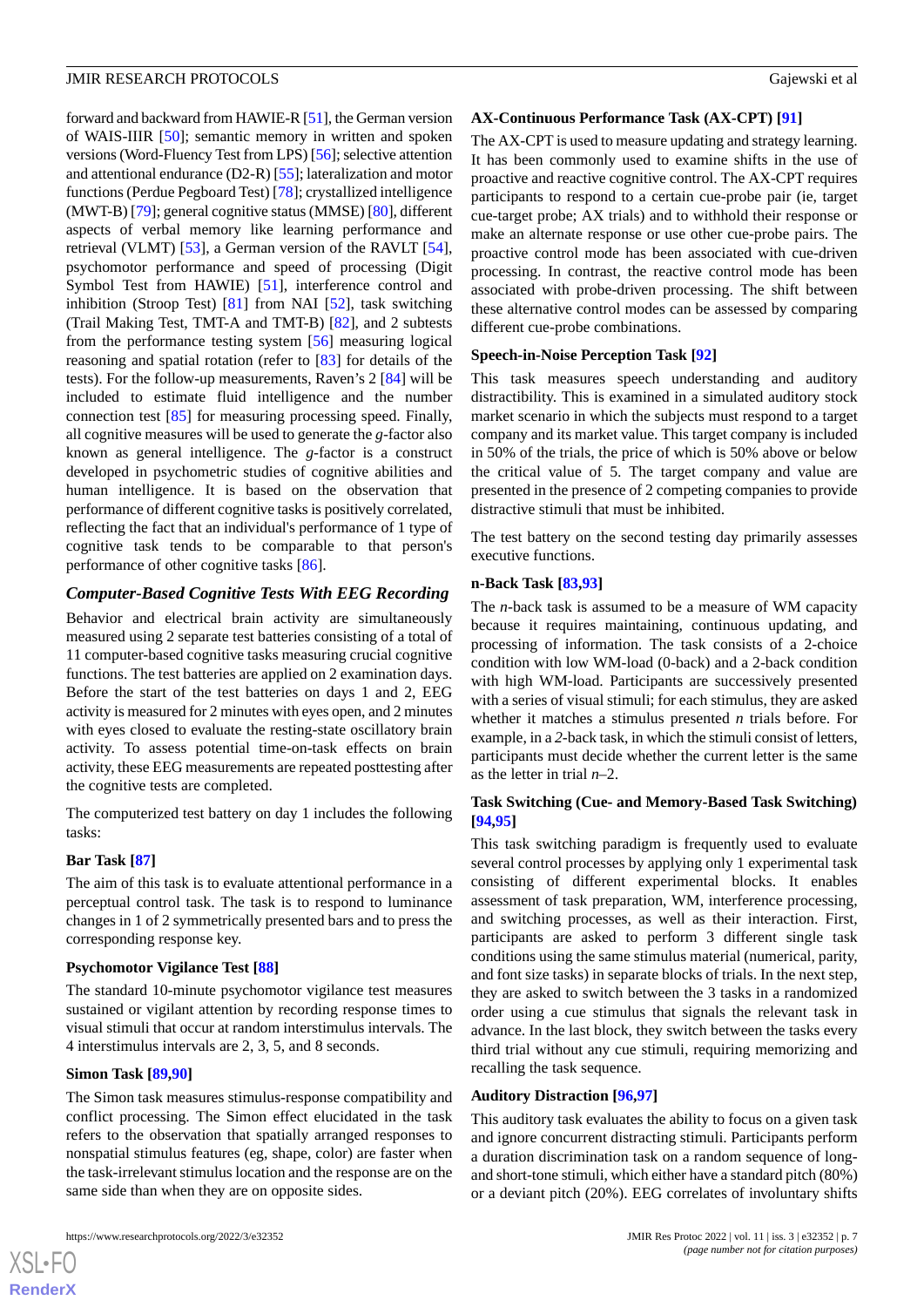in attention to the task-irrelevant deviant stimuli and subsequent reorientation to the task-relevant stimulus feature are evaluated.

#### **Interference Processing [[81](#page-14-23)[,98](#page-15-14)]**

The Stroop task measures the susceptibility to interference and the capacity to inhibit irrelevant stimuli and prepotent responses. Participants must indicate the meaning or the color of color words whereas the word color is either congruent or incongruent with the word's meaning. One-half of the trials are congruent (name and color are the same), the other half are incongruent, and both types of trials are presented in a randomized order. As word reading is an automated response and produces no or little interference in congruent trials, naming of the font color and inhibiting the word's meaning in an incongruent trial is a complex executive function that produces strong interference.

#### **Cognitive Inhibition (Go/NoGo) [\[99](#page-15-15),[100\]](#page-15-16)**

A standard task to evaluate inhibitory control is the Go/NoGo task, in which participants are asked to respond under time pressure to frequent stimuli (letter K) while refraining from responding to the rare stimuli (letter T). First, participants conduct a baseline block to estimate their mean response time, which later serves as a time limit in the test block. In case participants respond slower than the individual time limit, visual feedback prompts them to respond faster (which usually leads to a higher rate of false alarm, ie, failure of inhibition).

#### **Spatial Selective Attention (Visual Search) [[101,](#page-15-17)[102](#page-15-18)]**

The visual search task measures visual selective attention. Participants search for a target item presented together with 8 distractor items (a matrix consisting of colored arrows with different orientations). In half of the trials, 1 of 2 predefined targets are present, whereas in the other half, only distractors are presented. Subjects respond to indicate that they have detected a target. The 2 dependent measures that are most commonly studied are reaction time and the ratio of detected targets.

For the measurement on day 1, the EEG is recorded from 64 electrodes positioned according to the extended 10-20 system using a Brain Amp DC amplifier. The data are filtered online at 250 Hz DC, and the sampling rate is set at 1000 Hz. On day 2, the EEG is recorded from 32 active electrodes positioned according to the extended 10-20 system, using a BioSemi system (BioSemi Instrumentation). The sampling rate is 2048 Hz. A common mode sense (CMS) active electrode and a driven right leg (DRL) passive electrode are used. These 2 electrodes form a feedback loop, which drives the average potential of the subject. The reference and ground electrodes are integrated into the CMS und DRL loop. For the follow-up measurements, an extended electrode montage with 64 channels will be used.

#### *Structural and Functional MRI*

With the start of the second measurement series beginning in late 2021, structural and functional MRI will be included to complement previous neurocognitive measurements. The resting-state MRI data will be recorded to quantify functional network properties and multishell diffusion-weighted imaging as well as multiparametric mapping (qMRI) to estimate the local and network architecture of gray and white matter. In addition,

arterial spin labeling will be performed to quantify cerebral blood flow and magnetic resonance spectroscopy to record various parameters of brain metabolism. In the abdomen, the distribution and concentration of visceral and subcutaneous fat as well as the fat and iron concentration of the liver will be measured.

#### *Measurement of Biological Parameters*

## **Physical Fitness Test, and Cardiovascular and Anthropometric Parameters**

Participants' current physical performance is measured using a bicycle ergometer with a physical work capacity (PWC-130) cycle test. The aim of this test is to predict the absolute power output at a projected heart rate of 130 beats per minute. The relative power output is calculated by the power-to-weight ratio. In addition, the heart rate, electrocardiography (ECG) during rest, as well as the systolic and diastolic blood pressures before and during ergometry are measured. Additionally, the height, weight, waist-to-hip ratio, and BMI are obtained from each participant.

## **Immunological Parameters**

We collected 80 ml peripheral venous blood from all participants. Immunological parameters are determined by analyzing the absolute numbers of lymphocytes, quantitative and qualitative changes in the composition of lymphocyte subsets, concentration of cytokines in serum, namely interleukin (IL)-1b, interferon (IFN)-alpha, IFN-gamma, tumor necrosis factor (TNF)-alpha, monocyte chemoattractant protein (MCP-1, IL-6, IL-8, IL-10, IL-12p70, IL-17A, IL-18, IL-23, and IL-33) and functional activities of T cells and natural killer cells [[103\]](#page-15-19). A metric of immune age [\[35](#page-13-5)], which was recently developed from a longitudinal cohort using cell subset phenotyping, functional responses of cells to cytokine stimulations and whole blood gene expression data, was adapted to our data by approximation using principal component regression based on the composition of lymphocyte subsets (natural killer and T cells, CD4+, CD8+, and CD8+CD28 T cells). Additionally, peripheral blood mononuclear cells (CD14 positive monocytes) as well as proteins (C-reactive protein), RNA, and DNA are extracted and analyzed using Omics methods.

#### **Metabolic Parameters**

A urine sample is collected early in the morning before starting the tests, from which creatinine and calcium oxalate are extracted later. Furthermore, ammonia concentration, leucocytes, erythrocytes, hematocrit, monocytes, lymphocytes, cell volume, thrombocytes, triglycerides, cholesterol, high- and low-density lipoprotein cholesterol, glycosylated hemoglobin, glucose, C-reactive protein, and creatinine are measured in venous blood. Later, we plan to measure choline, betaine, and glycerophosphocholine in the blood.

## **Endocrine Parameters**

If possible, a hair sample is taken from which hair cortisol concentrations are measured as an index of long-term stress [[104\]](#page-15-20).

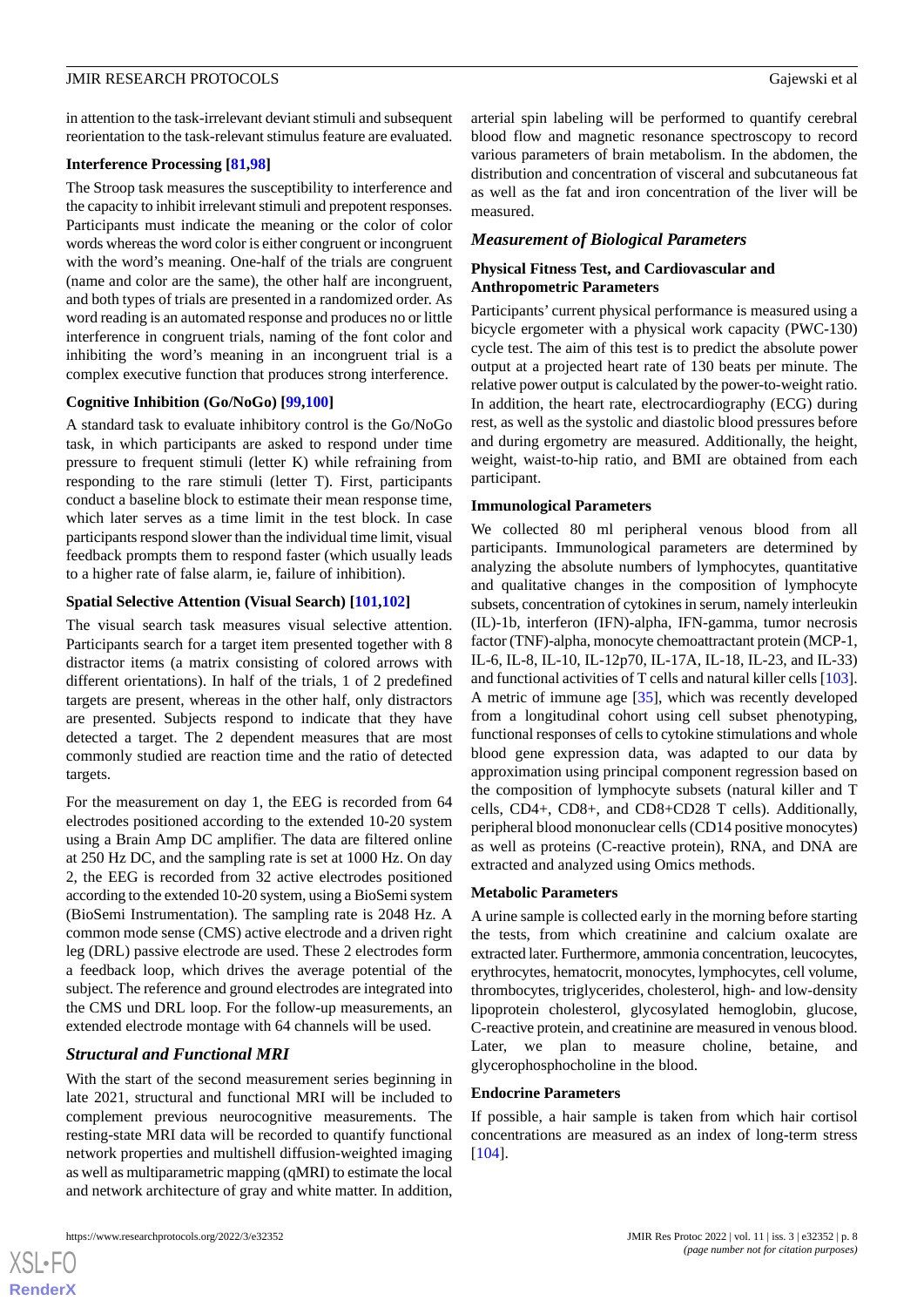#### **Infections**

The presence of a latent *Toxoplasma gondii*infection is explored using specific IgG antibodies. In the follow-up testing, a measure of COVID-19 antibodies will also be obtained.

#### **Genetic Parameters (SNPs)**

Isolation of genomic DNA of leukocytes is performed according to standard procedures [[105\]](#page-15-21). Several genetic polymorphisms potentially related to the structure and function of the central nervous system are selected. The analyzed SNPs are presented in [Table 2](#page-8-0).

<span id="page-8-0"></span>

|  | Table 2. Single nucleotide polymorphisms measured in the Dortmund Vital Study (N=528) with the number of observed and expected common               |  |  |  |  |
|--|-----------------------------------------------------------------------------------------------------------------------------------------------------|--|--|--|--|
|  | homozygotes, heterozygotes, and rare homozygotes in parentheses computed using the Hardy-Weinberg equilibrium calculated on the internet $[46]^2$ . |  |  |  |  |

| Genotype                                | rs (reference SNP <sup>b</sup><br>cluster ID) | Allele observed (n)                           | Allele expected (n)                        | $\chi^2$ (df) |
|-----------------------------------------|-----------------------------------------------|-----------------------------------------------|--------------------------------------------|---------------|
| $Apo^c$ -E2, E3, E4                     |                                               |                                               |                                            |               |
|                                         | 7412                                          | $0=CC(443), 1=CT(83), 2=TT(3)$                | $0=CC(444), 1=CT(81), 2=TT(4)$             | 0.14(2)       |
|                                         | 429358                                        | $0=CC(10), 1=CT(127), 2=TT(389)$              | $0=CC(10), 1=CT(126), 2=TT(389)$           | 0.01(2)       |
| BDNF <sup>d</sup> Val <sup>66</sup> Met | 6265                                          | $0 = GG$ (365), 1=GA (148), 2=AA (15)         | $0 = GG$ (365), 1=GA (148), 2=AA (15)      | 0.00(2)       |
| $COMT-1e$                               | 4633                                          | $0=CC(128), 1=CT(256), 2=TT(144)$             | $0=CC(124)$ , 1=CT(263), 2=TT(140)         | 0.45(2)       |
| COMT-2 Val <sup>158</sup> Met           | 4680                                          | $0 = AA(144)$ , $1 = AG(256)$ , $2 = GG(128)$ | $0 = AA(140), 1 = AG(263), 2 = GG(124)$    | 0.45(2)       |
| DRD2 <sup>f</sup>                       | 6277                                          | $0=CC(112), 1=CT(275), 2=TT(141)$             | $0=CC(118), 1=CT(263), 2=TT(146)$          | 1.06(2)       |
| $DRD1g - 48A/G$                         | 4532                                          | $0=CC(39), 1=CT(129), 2=TT(93)$               | $0=CC(41), 1=CT(124), 2=TT(95)$            | 0.27(2)       |
| $CHRNA6h-1$                             | 1072003                                       | $0=CC(346), 1=CG(161), 2=GG(21)$              | $0=CC(344), 1=CG(163), 2=GG(19)$           | 0.17(2)       |
| CHRNA6-3                                | 2304297                                       | $0 = AA(32)$ , 1=AG $(200)$ , 2=GG $(296)$    | $0 = AA(33), 1 = AG(198), 2 = GG(297)$     | 0.05(2)       |
| $CHRNB3i$ -1                            | 13280604                                      | $0 = AA(311)$ , 1=AG(192), 2=GG(25)           | $0 = AA(314)$ , 1=AG(186), 2=GG(28)        | 0.40(2)       |
| CHRNB3-2                                | 4950                                          | $0 = AA(311)$ , $1 = AG(191)$ , $2 = GG(26)$  | $0 = AA(313), 1 = AG(187), 2 = GG(28)$     | 0.23(2)       |
| $GPCPD1^j$ (EDI3)                       | 6116869                                       | $0 = GG$ (198), 1=GT (249), 2=TT (79)         | $0 = GG$ (198), 1=GT (249), 2=TT (79)      | 0.00(2)       |
| GRIN2A <sup>k</sup>                     | 1969060                                       | $0=CC(19), 1=CT(165), 2=TT(342)$              | $0=CC(19), 1=CT(164), 2=TT(343)$           | 0.02(2)       |
| GRIN2A                                  | 8057394                                       | $0 = GG (285)$ , 1=GC (207), 2=CC (36)        | $0 = GG (286)$ , 1=GC (205), 2=CC (37)     | 0.03(2)       |
| GRIN2B <sup>1</sup>                     | 890                                           | $0 = GG$ (126), 1=TG (254), 2=TT (148)        | $0 = GG$ (121), 1=TG (263), 2=TT (143)     | 0.69(2)       |
| $ILm$ -1beta                            | 16944                                         | $0 = GG (235), 1 = GA (221), 2 = AA (70)$     | $0 = GG (227), 1 = GA (237), 2 = AA (62)$  | 2.43(2)       |
| $IL-6$                                  | 1800795                                       | $0=CC(85)$ , 1=CG (265), 2=GG (176)           | $0=CC(90)$ , 1=CG (255), 2=GG (181)        | 0.78(2)       |
| $IL-12A$                                | 568408                                        | $0 = AA(9)$ , 1=AG $(141)$ , 2=GG $(178)$     | $0 = AA(19)$ , 1=AG $(120)$ , 2=GG $(188)$ | 9.53(2)       |
| TNF-alpha <sup>n</sup>                  | 1800629                                       | $0 = AA(15)$ , 1=AG(141), 2=GG(372)           | $0 = AA(14)$ , 1=AG(143), 2=GG(370)        | 0.13(2)       |

<sup>a</sup>The chi-square test indicates the conformity between the expected and observed distribution. Significant deviances from the HWE are italicized. <sup>b</sup>SNP: single nucleotide polymorphism.

<sup>c</sup>APO: apolipoprotein.

<sup>d</sup>BDNF: brain-derived neurotrophic factor.

<sup>e</sup>COMT: catechol-O-methyltransferase.

<sup>f</sup>DRD2: dopamine receptor D2.

<sup>g</sup>DRD1: dopamine receptor D1.

<sup>h</sup>CHRNA6: cholinergic receptor nicotinic alpha 6.

<sup>i</sup>CHRNB3: cholinergic receptor nicotinic beta 3.

<sup>j</sup>GPCPD1: glycerophosphocholine phosphodiesterase.

<sup>k</sup>GRIN2A: glutamate ionotropic receptor NMDA type subunit 2A.

<sup>1</sup>GRIN2B: glutamate ionotropic receptor NMDA type subunit 2B.

 $m$ IL: interleukin.

 $X$ SL•FO **[RenderX](http://www.renderx.com/)**

<sup>n</sup>TNF-alpha: tumor necrosis factor-alpha.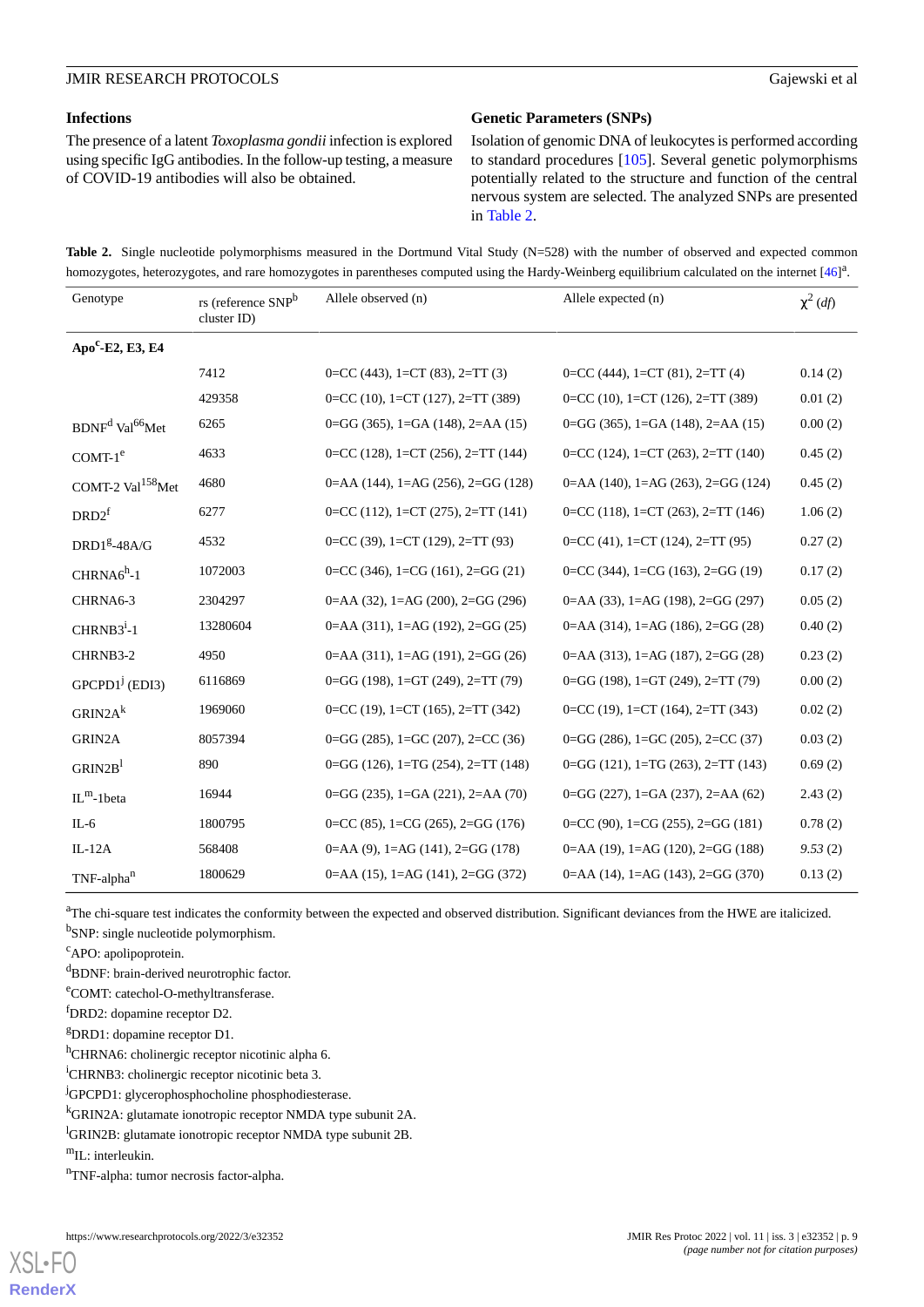In future analyses, we intend to evaluate polygenic scores (PGS) because based on the findings of several recent large-scale genome-wide association studies, it became increasingly clear that thousands of alleles across the genome (polygenic architecture) contribute to interindividual variations in cognitive performance with small effect sizes [[19\]](#page-12-6). DNA genotyping will be carried out using the Illumina Infinium Global Screening Array 3.0 with major depressive disorder and Psych content, and genome-wide PGS (weighted sums of each participant's trait-associated alleles across all SNPs) will be created using publicly available summary statistics for cognitive performance and other available behavioral phenotypes of interest.

## **Research Data Management**

## *Types of Data*

The types of data generated are qualitative and quantitative questionnaire data, sensory and psychometric scores, behavioral data from psychological experiments, EEG data, MRI data (starting with the second measurement wave), concentrations of immunological parameters, endocrinological data, genetic polymorphisms and PGS, ECG and cardiovascular data, anthropometric data, and the concentrations of metabolites.

Measures taken for quality assurance and quality management comprise continuous control of raw data, sample data analysis, data validation through split-half, test-retest reliability between measures, and data validation by statistical analysis.

The used formats of the generated EEG data are MATLAB (\*.m), BrainVision Core Data Format (each recording consisting of a \*.vhdr, \*.vmrk, \*.eeg file triplet) and BioSemi EEG data (\*.bdf). SPSS (\*.sav, \*.spv) and R-data are used for statistical analyses. Integration of all data types takes place in a Structured Query Language (SQL) database. If appropriate, raw data (eg, immunological data, SNPs, questionnaires, and neuropsychological tests) are included in the database. Some types of data, namely preprocessed EEG data, are included in the database after averaging for each person, task, and condition separately. Useful variables and total scores are extracted from the large number of questionnaires and neuropsychological tests. The EEG and MRI raw data will be later converted into the Brain Imaging Data Structure (BIDS) format [\[106](#page-15-22),[107\]](#page-15-23). The aim of BIDS is to create standards allowing researchers to readily organize and share study data within and between laboratories.

## *Storage, Selection, and Retention Period*

All data are stored on IfADo servers as working copies, as proof of good scientific practice, for reuse, and for legal and contractual requirements. Research data are stored and analyzed without reference to the personal data of the subjects. Personal subject information (such as name and contact data required for re-invitation) are physically separated from the research data (pseudonymization). Only a few selected persons have access to the subject's identities and the subject IDs that are stored in written form in a secure location. The anonymized research data are stored in server rooms at different locations throughout the institute. The amount of data is approximately 1 TB per year excluding MRI data, which is estimated to be approximately 2 TB per year. Technologies used for data storage include an NAS

[XSL](http://www.w3.org/Style/XSL)•FO **[RenderX](http://www.renderx.com/)** (Network Attached Storage) server with the RAID5 (redundant array of independent disks) configuration. Additional backup copies are regularly made and checked. Paper and pencil tests and questionnaires are stored in a central archive of the institute. Isolated peripheral blood mononuclear cells, serum, and urine probes are frozen for future use.

## *Data Access and Use*

To access the data, scientists from IfADo, as well as external cooperation partners who plan to analyze data from the Dortmund Vital Study fill in a proposal form that includes a short description of the project and the respective hypotheses, responsible persons, cooperation partners, data usage, and analysis strategy. The requested research data will be made available in an anonymized form after consultation with the scientists responsible for the data. Responsible persons include project managers and coordinators of the Dortmund Vital Study in consultation with the IfADo Research Data Management Unit.

After primary analyses and publication of the main results, the data and the scripts used for data analyses will be made available in repositories for secondary analyses. The transfer agreement will be prepared by the coordinators of the Dortmund Vital Study in consultation with the IfADo Research Data Management Unit. Data access will be restricted and will require a structured project proposal. Access to the SQL database will be password protected. Interoperability will be guaranteed by metadata included in the SQL database and common data formats (eg, BIDS) to enhance exchange, management, and documentation. Data identifiers (digital object identifiers) will be assigned at least until the end of the projects.

#### *Organization, Management, and Policies*

Central organizational support for data management is provided by the Research Data Management Unit at IfADo.

The Dortmund Vital Study is funded by the institute's budget. Thus, the study design, collection, management, analysis, interpretation of data, writing of the report, and the decision to submit the report for publication is not influenced by or biased toward any sponsor.

Permissions for the tests, questionnaires, and software used that are subject to copyright were obtained from the corresponding publishers. If no license was required, permission was granted by the authors of the corresponding questionnaire or test.

#### **Data Analysis**

Detailed descriptions of the specific data analysis methods depending on the type of measure will be provided in subsequent publications.

Generally, for all quantitative variables, descriptive statistics, frequencies, and distributions will be calculated for all participants. Summary statistics including the mean, SD, minimum values, and maximum values will be provided for quality assurance. Qualitative variables will be categorized before performing any statistical analysis. Immunological, biochemical, medical, optometric, and audiometric data as well as coding for genetic polymorphisms are integrated in the SQL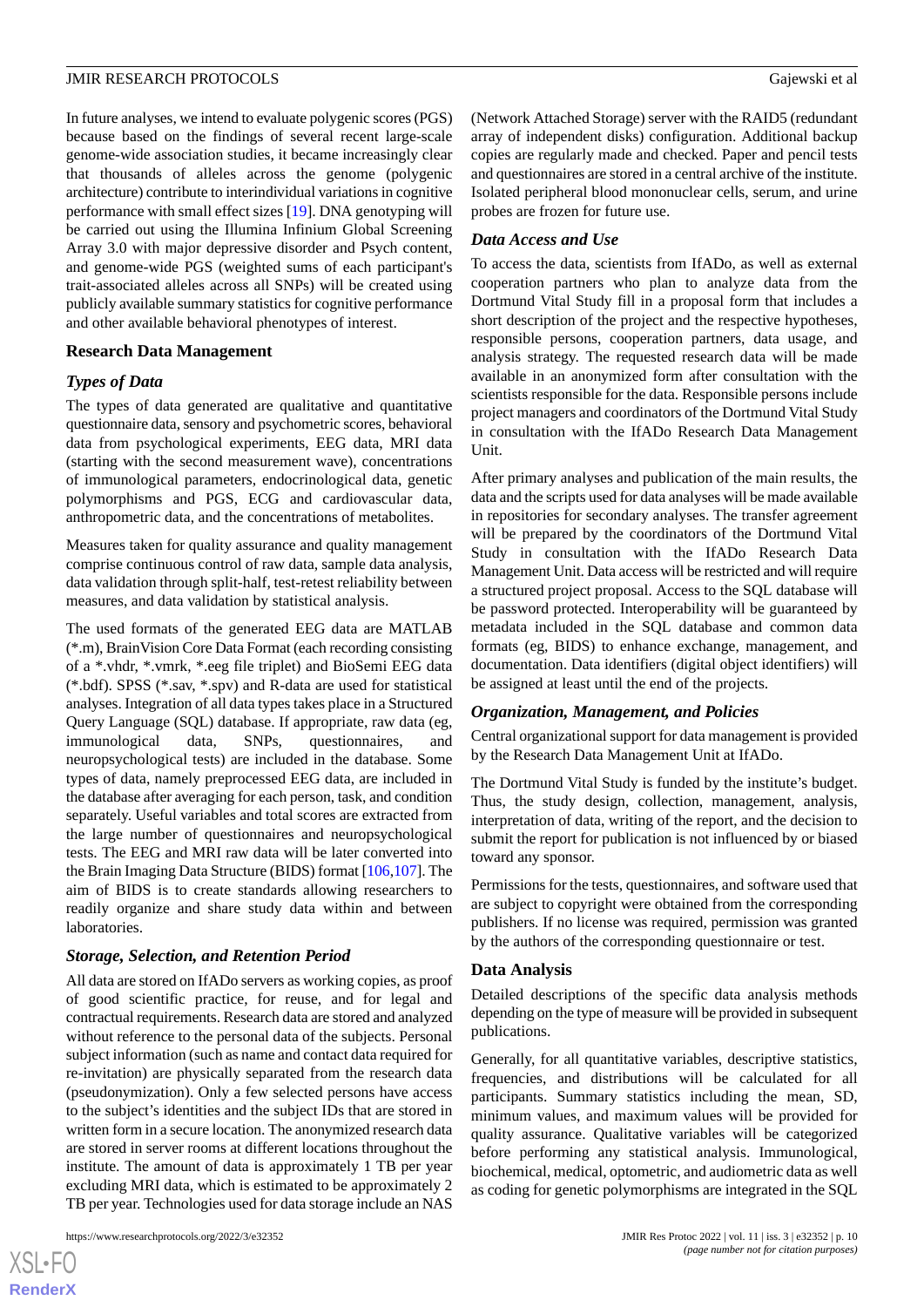database. Data from psychometric tests in the SQL database will be verified by using an automated MATLAB script for plausibility and outliers. EEG and behavioral data from experimental tasks will be analyzed with EEGLAB [[108\]](#page-15-24) using scripts. The main parameters, such as individual amplitudes or latencies of transient components, time-frequency parameters, or behavioral data, such as reaction times, error rates, and SDs, will be automatically written in the SQL database.

Depending on the research topics and questions, different methods will be used for data analysis. For the cross-sectional analyses, mixed ANOVA, Analyses of Covariance (ANCOVA), 1-way ANOVA, or *t*tests will be used. Furthermore, the Pearson correlation coefficient or appropriate regression models will be used to identify predictors of the variables of interest. Moreover, the structural equation modeling approach and novel decoding techniques will be employed when appropriate.

For the longitudinal data, mixed model ANOVA including within-subject factors, such as Time Point of Measure, and between-subject factors, such as Age Group, will be employed. Interactions will be analyzed using simple ANOVA or *t* tests. Additionally, covariance analysis (ANCOVA) will be conducted to control for potential confounding factors like gender and education. It is not intended to impute missing data for ANOVA or ANCOVA. In case of a few or moderate number of missing data, the analyses will be conducted with the complete cases. In case of a larger number of missing data over the long period, advanced statistical approaches like the Generalized Estimating Equation (GEE) [\[109\]](#page-16-0) or Mixed Effect Regression (MER) [[110](#page-16-1)] will be used.

#### **Ethics Approval**

The first run of the Dortmund Vital Study (2016-2021) was conducted with approval from the local Ethics Committee of the IfADo in 2015. Follow-up testing was approved in July 2021 by the Ethics Committee of the IfADo (approval number: A93-3).

## *Results*

The baseline testing was conducted between 2016 and 2021. As of August 2021, 593 participants were tested. In October 2021, the first follow-up measure was started. Some initial results from the cross-sectional part of the study were already published [\[83](#page-14-25), [111](#page-16-2)[-116](#page-16-3)]. Longitudinal data will be analyzed, and the first publications are estimated for 2025.

# *Discussion*

## **Study Overview**

The Dortmund Vital Study is a multidisciplinary long-term project, combining a cross-sectional and longitudinal study design. The goal is to investigate the influence of a wide range of biological and environmental factors on cognitive functions and their neurophysiological correlates as well as on the immune system and other physiological functions and structures. The combination of well-elaborated experimental paradigms reflecting basic cognitive functions, modern EEG methodology, MRI scans, lifestyle data, and the analysis of biochemical

parameters will facilitate the development and evaluation of specific hypotheses on the mechanisms of healthy and pathological aging from different perspectives and disciplines. Work-related human factors (eg, type of work), work ability, and the role of work conditions (eg, stress or job satisfaction) will be of particular interest. Moreover, the Dortmund Vital Study has the potential to shed tremendous light on the complex interactions between immunological, genetic, metabolic, and brain-related parameters in healthy adults. Specifically, parameters obtained by MRI and EEG-related measures can be evaluated as a function of the PGS, metabolic products, concentration of immune cells, immune age, and infections such as Toxoplasmosis or COVID-19 that are largely unexplored. The same is true for environmental and lifestyle factors that influence brain activity and behavior. As human behavior and cognition reflects a combination of these factors, the Dortmund Vital Study has the potential to elucidate several important findings. Crucial points are the developmental aspect and the progress or decline of several functions over the lifespan. This design enables analysis of changes of inter- and intraindividual variability with increasing age and lead to conclusions, such as which factors in the past have the largest impact on the present measures or pathological outcomes like burnout, depression, mild cognitive impairment, or dementia. In conclusion, this multidomain and interdisciplinary study will help elucidate underlying mechanisms of healthy and pathological aging.

#### **Limitations and Future Challenges**

A challenging problem in longitudinal study designs is the dropout rate, especially during long test periods like in this study. The dropout rate can be affected by unpredictable events like the present COVID-19 pandemic. A reduced number of participants during follow-up produces missing values, shrinks the entire sample size, reduces the statistical power, and may lead to a small sample size at the end of the study relative to the number of analyzed variables.

Thus, it is important to analyze the reasons for dropouts and whether the participants are missing at random or not at random (ie, due to unsystematic or systematic reasons), which may differently affect the results. For example, dropouts due to lack of interest in further participation in the study or change of residence can be treated as random. In contrast, dropouts due to illness or death could reflect a systematic reason for missing data, given that elderly participants entering the study have a much higher risk of illness or death in the long period spanning 20 years. This may lead to a disproportionate dropout in this age group compared to the younger groups. Moreover, a pandemic like COVID-19 reflects a systematic source of dropouts.

Missing data have important consequences for data analysis. Repeated measures ANOVA or MANOVA requires fully complete data sets for each repeated measure. That is, without data imputation, only a reduced (but complete) data set can be used for analysis. There are several methods to counteract this using statistical approaches. For example, the missing data can be replaced by the last measured data or by a simple or conditional mean of the variable resulting from a predicted value. However, data imputation is generally not recommended,

```
XSI - F(RenderX
```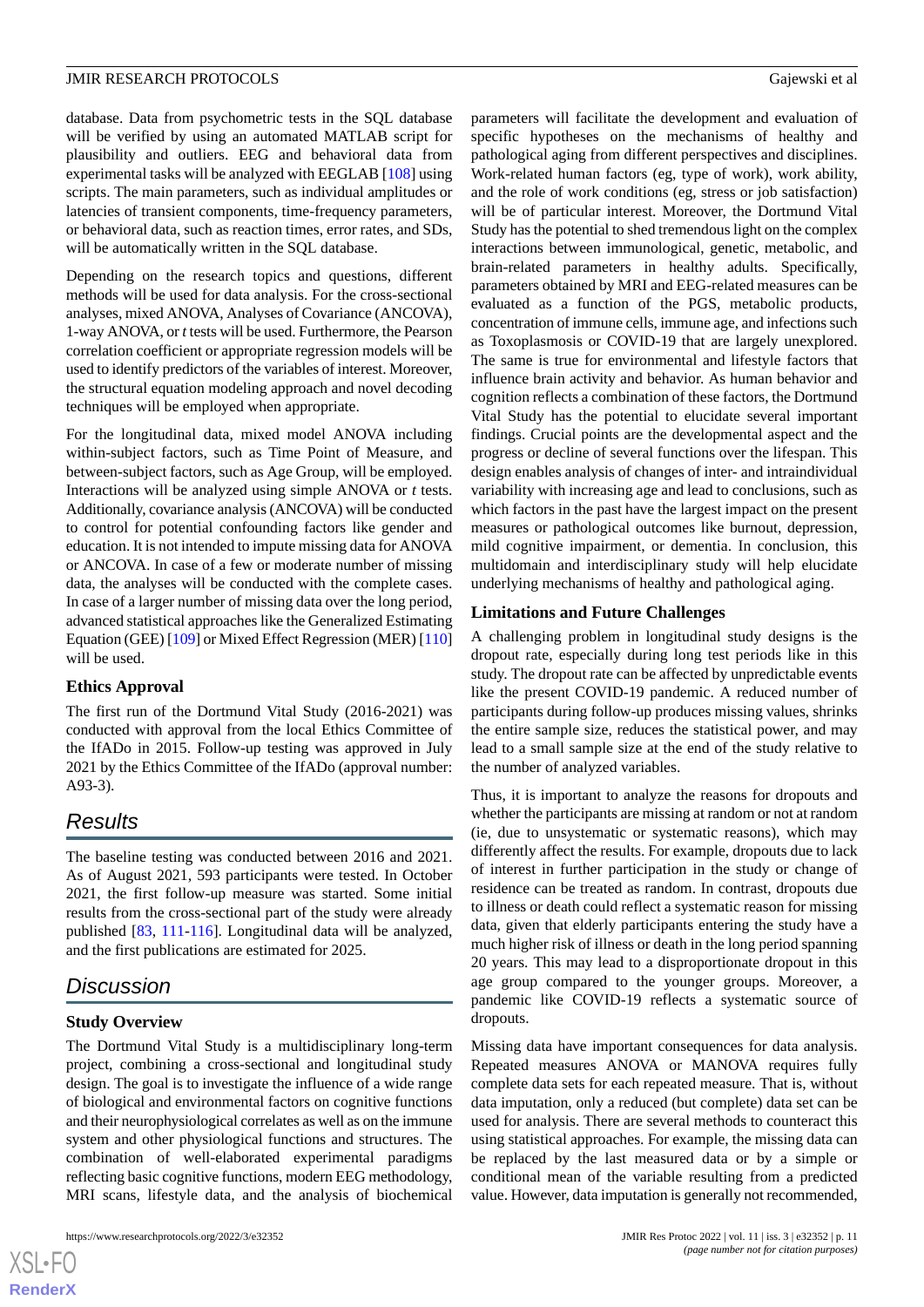and instead, other methods should be used to deal with missing data sets  $[117]$ .

For the present design, a GEE [[109\]](#page-16-0) model will be used, which is robust to misspecifications of the repeated measures' correlation structure, time irregularities, and does not require excluding participants with incomplete data sets. An alternative method would be MER [[110\]](#page-16-1), in which random effects can serve to describe each participant's trend over time. MER assesses longitudinal changes of several outcomes and is even more robust to missing data than the GEE. Both models allow time-invariant predictors (eg, biological gender, genotype) and time-varying predictors (eg, age, metabolic, immunological, or cognitive parameters), and handle irregularly timed and missing data without the need for imputation [[118\]](#page-16-5). An advantage of

these procedures is that both can model time-varying predictions useful for understanding changes in cognitive aging.

Nevertheless, the relatively large number of participants in this study that primarily aims to analyze cognitive changes using neuropsychology, EEG, and MRI is unique and even taking dropouts into account allows answering important scientific questions. For example, when interested in age-related changes in an electrophysiological parameter, a group of approximately 40 participants would still be sufficient to track the changes across the span of 20 years. Generally, we expect the dropout rate to remain constant and to be able to analyze the data with a sufficiently large sample at least for the first follow-up measures 5 and 10 years after the beginning of the study.

## **Acknowledgments**

We wish to thank the following technical staff at the Leibniz Research Centre for Working Environment and Human Factors at the Technical University of Dortmund: Claudia Brockhaus, Pia Deltenre, Barbara Foschi, Judith Geiger, Silke Joiko, Nicole Klaschik, Miriam König, Kirsten Liesenhoff-Henze, Karin Lukaszewski, Trung-Tin Pham, Carola Reiffen, and Christiane Westedt as well as numerous student assistants for conducting telephone interviews and organizing and conducting testing and data preprocessing. Furthermore, we would like to thank Ludger, Tobias Blanke, and Ewald Alshuth for developing the software and the database and their technical support, and finally special thanks to all participants of the study and the 2 anonymous reviewers for the earlier version of the article. The publication of this article was funded by the Open Access Fund of the Leibniz Association.

## **Authors' Contributions**

All authors contributed to the design of the study. Being the principal investigator of the study, EW supervised the organization of the measures, and selected, designed, and analyzed the electroencephalography test battery. PDG and SG selected the tests and questionnaires, conducted data acquisition and integration, supervised and registered the study, and wrote the article. SG, PDG, and EW organized research data management, with support from PB, MC, and JR from the Leibniz Research Centre for Working Environment and Human Factors at the Technical University of Dortmund (IfADo) Research Data Management Unit. PB, SC, MC, and CW are responsible for recording the immunological parameters and the corresponding data analysis. MB, EG, and MN designed the magnetic resonance imaging (MRI) sequences and are responsible for MRI data acquisition and analysis. TK is responsible for selection of work-related questionnaires. CC and RM are responsible for the inclusion and analyses of metabolic parameters. KG, JGH, JR, and CvT are responsible for recording the anthropometric, cardiovascular, endocrine, genetic, infectious, and metabolic parameters, and the corresponding data analysis. All authors critically revised and approved the manuscript.

## <span id="page-11-0"></span>**Conflicts of Interest**

<span id="page-11-1"></span>None declared.

#### <span id="page-11-2"></span>**References**

- 1. Verhaeghen P, Cerella J. Aging, executive control, and attention: a review of meta-analyses. Neurosci Biobehav Rev 2002 Nov;26(7):849-857. [doi: [10.1016/s0149-7634\(02\)00071-4](http://dx.doi.org/10.1016/s0149-7634(02)00071-4)] [Medline: [12470697\]](http://www.ncbi.nlm.nih.gov/entrez/query.fcgi?cmd=Retrieve&db=PubMed&list_uids=12470697&dopt=Abstract)
- <span id="page-11-3"></span>2. Salthouse TA. Trajectories of normal cognitive aging. Psychol Aging 2019 Feb;34(1):17-24 [[FREE Full text](http://europepmc.org/abstract/MED/30211596)] [doi: [10.1037/pag0000288](http://dx.doi.org/10.1037/pag0000288)] [Medline: [30211596](http://www.ncbi.nlm.nih.gov/entrez/query.fcgi?cmd=Retrieve&db=PubMed&list_uids=30211596&dopt=Abstract)]
- <span id="page-11-4"></span>3. Colzato L, Zhang W, Beste C, Stock AK. Dissociating direct and indirect effects: a theoretical framework of how latent toxoplasmosis affects cognitive profile across the lifespan. Neurobiol Aging 2021 Jun;102:119-128 [[FREE Full text](https://doi.org/10.1016/j.neurobiolaging.2021.02.007)] [doi: [10.1016/j.neurobiolaging.2021.02.007](http://dx.doi.org/10.1016/j.neurobiolaging.2021.02.007)] [Medline: [33765425\]](http://www.ncbi.nlm.nih.gov/entrez/query.fcgi?cmd=Retrieve&db=PubMed&list_uids=33765425&dopt=Abstract)
- <span id="page-11-5"></span>4. Pistarini C, Fiabane E, Houdayer E, Vassallo C, Manera MR, Alemanno F. Cognitive and emotional disturbances due to COVID-19: an exploratory study in the rehabilitation setting. Front Neurol 2021 May;12:643646 [\[FREE Full text](https://doi.org/10.3389/fneur.2021.643646)] [doi: [10.3389/fneur.2021.643646](http://dx.doi.org/10.3389/fneur.2021.643646)] [Medline: [34079511](http://www.ncbi.nlm.nih.gov/entrez/query.fcgi?cmd=Retrieve&db=PubMed&list_uids=34079511&dopt=Abstract)]
- 5. Marsland AL, Gianaros PJ, Kuan DC, Sheu LK, Krajina K, Manuck SB. Brain morphology links systemic inflammation to cognitive function in midlife adults. Brain Behav Immun 2015 Aug;48:195-204 [[FREE Full text](http://europepmc.org/abstract/MED/25882911)] [doi: [10.1016/j.bbi.2015.03.015](http://dx.doi.org/10.1016/j.bbi.2015.03.015)] [Medline: [25882911](http://www.ncbi.nlm.nih.gov/entrez/query.fcgi?cmd=Retrieve&db=PubMed&list_uids=25882911&dopt=Abstract)]
- 6. Sartori A, Vance D, Slater L, Crowe M. The impact of inflammation on cognitive function in older adults: implications for healthcare practice and research. J Neurosci Nurs 2012 Aug;44(4):206-217 [\[FREE Full text\]](http://europepmc.org/abstract/MED/22743812) [doi: [10.1097/JNN.0b013e3182527690](http://dx.doi.org/10.1097/JNN.0b013e3182527690)] [Medline: [22743812\]](http://www.ncbi.nlm.nih.gov/entrez/query.fcgi?cmd=Retrieve&db=PubMed&list_uids=22743812&dopt=Abstract)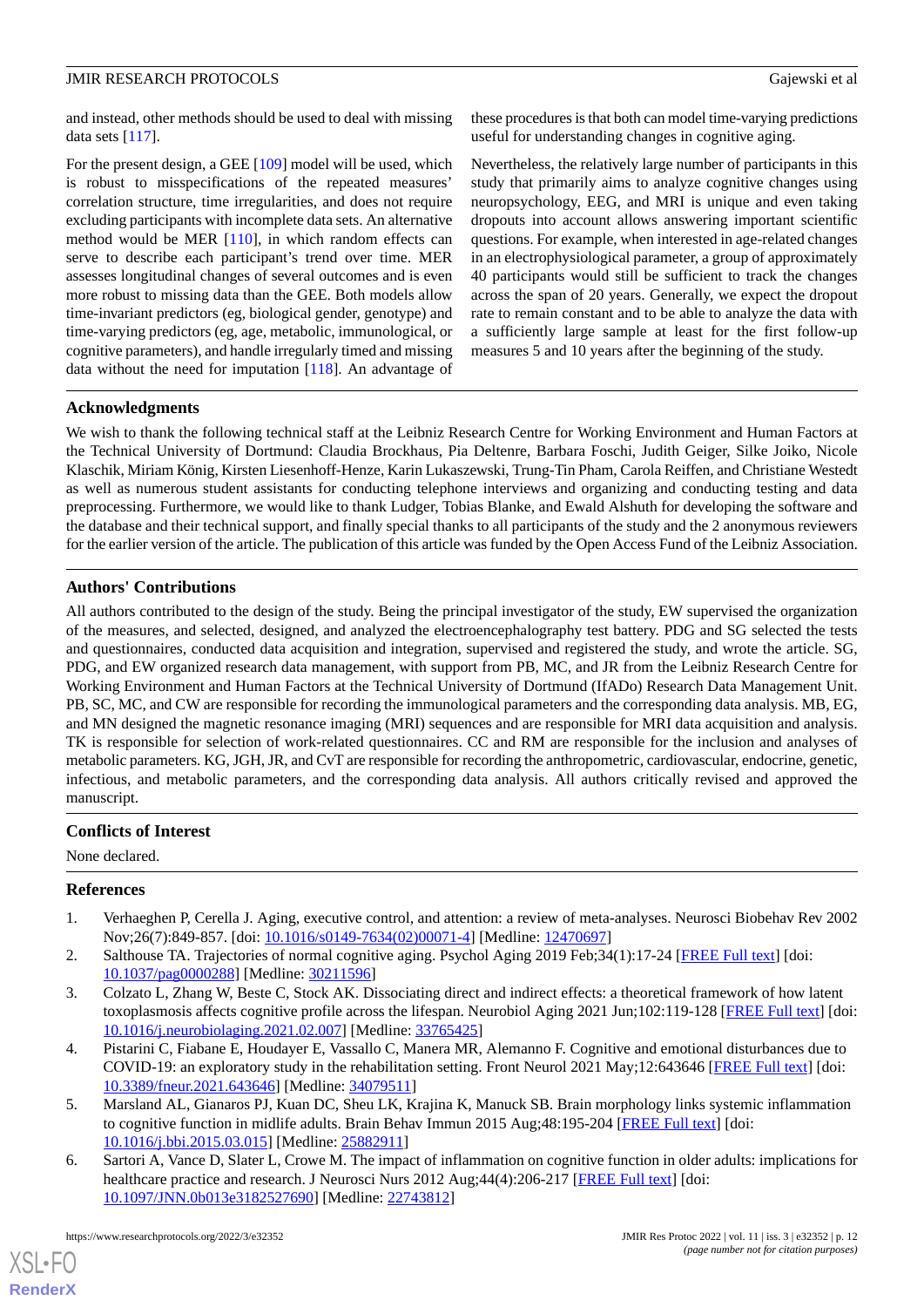- <span id="page-12-0"></span>7. Wilkinson DJ, Smeeton NJ, Watt PW. Ammonia metabolism, the brain and fatigue; revisiting the link. Prog Neurobiol 2010 Jul;91(3):200-219. [doi: [10.1016/j.pneurobio.2010.01.012](http://dx.doi.org/10.1016/j.pneurobio.2010.01.012)] [Medline: [20138956](http://www.ncbi.nlm.nih.gov/entrez/query.fcgi?cmd=Retrieve&db=PubMed&list_uids=20138956&dopt=Abstract)]
- <span id="page-12-1"></span>8. Kosenko E, Kaminsky Y, Solomadin I, Marov N, Venediktova N, Felipo V, et al. Acute ammonia neurotoxicity in vivo involves increase in cytoplasmic protein P53 without alterations in other markers of apoptosis. J Neurosci Res 2007 Aug;85(11):2491-2499. [doi: [10.1002/jnr.21385](http://dx.doi.org/10.1002/jnr.21385)] [Medline: [17551980\]](http://www.ncbi.nlm.nih.gov/entrez/query.fcgi?cmd=Retrieve&db=PubMed&list_uids=17551980&dopt=Abstract)
- <span id="page-12-2"></span>9. Ballesteros S, Kraft E, Santana S, Tziraki C. Maintaining older brain functionality: a targeted review. Neurosci Biobehav Rev 2015 Aug;55:453-477. [doi: [10.1016/j.neubiorev.2015.06.008](http://dx.doi.org/10.1016/j.neubiorev.2015.06.008)] [Medline: [26054789\]](http://www.ncbi.nlm.nih.gov/entrez/query.fcgi?cmd=Retrieve&db=PubMed&list_uids=26054789&dopt=Abstract)
- 10. Greenwood PM, Parasuraman R. Neuronal and cognitive plasticity: a neurocognitive framework for ameliorating cognitive aging. Front Aging Neurosci 2010 Nov;2:150 [[FREE Full text](https://doi.org/10.3389/fnagi.2010.00150)] [doi: [10.3389/fnagi.2010.00150](http://dx.doi.org/10.3389/fnagi.2010.00150)] [Medline: [21151819](http://www.ncbi.nlm.nih.gov/entrez/query.fcgi?cmd=Retrieve&db=PubMed&list_uids=21151819&dopt=Abstract)]
- 11. Gajewski PD, Falkenstein M. Neurocognition of aging in working environments. ZAF 2011 Aug;44(4):307-320. [doi: [10.1007/s12651-011-0090-6\]](http://dx.doi.org/10.1007/s12651-011-0090-6)
- 12. Gajewski P, Falkenstein M. Lifestyle and interventions for improving cognitive performance in older adults. In: Raab M, Lobinger B, Hoffmann S, Pizzera A, Laborde S, editors. Performance Psychology. Perception, Action, Cognition, and Emotion. Oxford: Elsevier Academic Press; 2016:189-203.
- 13. Gajewski P, Falkenstein M. Physical activity and inactivity impacts on cognitive and emotional functioning in later life. In: Oxford Research Encyclopedia of Psychology. Oxford: Oxford University Press; 2018:1-44.
- 14. Carrera-Bastos P, Fontes M, O'Keefe J, Lindeberg S, Cordain L. The western diet and lifestyle and diseases of civilization. Res Rep Clin Cardiol 2011 Mar:15-35. [doi: [10.2147/rrcc.s16919\]](http://dx.doi.org/10.2147/rrcc.s16919)
- <span id="page-12-3"></span>15. Alexander J, Hillier A, Smith R, Tivarus M, Beversdorf DQ. Beta-adrenergic modulation of cognitive flexibility during stress. J Cogn Neurosci 2007 Mar;19(3):468-478. [doi: [10.1162/jocn.2007.19.3.468\]](http://dx.doi.org/10.1162/jocn.2007.19.3.468) [Medline: [17335395](http://www.ncbi.nlm.nih.gov/entrez/query.fcgi?cmd=Retrieve&db=PubMed&list_uids=17335395&dopt=Abstract)]
- <span id="page-12-4"></span>16. Lupien SJ, McEwen BS, Gunnar MR, Heim C. Effects of stress throughout the lifespan on the brain, behaviour and cognition. Nat Rev Neurosci 2009 Jun;10(6):434-445. [doi: [10.1038/nrn2639](http://dx.doi.org/10.1038/nrn2639)] [Medline: [19401723](http://www.ncbi.nlm.nih.gov/entrez/query.fcgi?cmd=Retrieve&db=PubMed&list_uids=19401723&dopt=Abstract)]
- <span id="page-12-5"></span>17. Davies G, Lam M, Harris SE, Trampush JW, Luciano M, Hill WD, et al. Study of 300,486 individuals identifies 148 independent genetic loci influencing general cognitive function. Nat Commun 2018 May;9(1):2098 [\[FREE Full text](https://doi.org/10.1038/s41467-018-04362-x)] [doi: [10.1038/s41467-018-04362-x\]](http://dx.doi.org/10.1038/s41467-018-04362-x) [Medline: [29844566\]](http://www.ncbi.nlm.nih.gov/entrez/query.fcgi?cmd=Retrieve&db=PubMed&list_uids=29844566&dopt=Abstract)
- <span id="page-12-7"></span><span id="page-12-6"></span>18. Erickson KI, Kim JS, Suever BL, Voss MW, Francis BM, Kramer AF. Genetic contributions to age-related decline in executive function: a 10-year longitudinal study of COMT and BDNF polymorphisms. Front Hum Neurosci 2008 Sep;2:11 [[FREE Full text](https://doi.org/10.3389/neuro.09.011.2008)] [doi: [10.3389/neuro.09.011.2008](http://dx.doi.org/10.3389/neuro.09.011.2008)] [Medline: [18958211\]](http://www.ncbi.nlm.nih.gov/entrez/query.fcgi?cmd=Retrieve&db=PubMed&list_uids=18958211&dopt=Abstract)
- 19. Plomin R, von Stumm S. The new genetics of intelligence. Nat Rev Genet 2018 Mar;19(3):148-159 [\[FREE Full text](http://europepmc.org/abstract/MED/29335645)] [doi: [10.1038/nrg.2017.104\]](http://dx.doi.org/10.1038/nrg.2017.104) [Medline: [29335645\]](http://www.ncbi.nlm.nih.gov/entrez/query.fcgi?cmd=Retrieve&db=PubMed&list_uids=29335645&dopt=Abstract)
- <span id="page-12-9"></span><span id="page-12-8"></span>20. Bakker AB, Schaufeli WB, Demerouti E, Janssen PP, Van Der Hulst R, Brouwer J. Using equity theory to examine the difference between burnout and depression. Anxiety Stress Coping 2000 Jul;13(3):247-268. [doi: [10.1080/10615800008549265\]](http://dx.doi.org/10.1080/10615800008549265)
- <span id="page-12-10"></span>21. Bianchi R, Schonfeld IS, Laurent E. Burnout–depression overlap: a review. Clin Psychol Rev 2015 Mar;36:28-41. [doi: [10.1016/j.cpr.2015.01.004\]](http://dx.doi.org/10.1016/j.cpr.2015.01.004) [Medline: [25638755\]](http://www.ncbi.nlm.nih.gov/entrez/query.fcgi?cmd=Retrieve&db=PubMed&list_uids=25638755&dopt=Abstract)
- <span id="page-12-11"></span>22. Gajewski PD, Boden S, Freude G, Potter GG, Claus M, Bröde P, et al. Executive control, ERP and pro-inflammatory activity in emotionally exhausted middle-aged employees. Comparison between subclinical burnout and mild to moderate depression. Psychoneuroendocrinology 2017 Dec;86:176-186. [doi: [10.1016/j.psyneuen.2017.09.017\]](http://dx.doi.org/10.1016/j.psyneuen.2017.09.017) [Medline: [28972891\]](http://www.ncbi.nlm.nih.gov/entrez/query.fcgi?cmd=Retrieve&db=PubMed&list_uids=28972891&dopt=Abstract)
- <span id="page-12-12"></span>23. Potter G, Hatch D, Hagy H, Radüntz T, Gajewski P, Falkenstein M, et al. Slower information processing speed is associated with persistent burnout symptoms but not depression symptoms in nursing workers. J Clin Exp Neuropsychol 2021 Feb;43(1):33-45. [doi: [10.1080/13803395.2020.1863340\]](http://dx.doi.org/10.1080/13803395.2020.1863340) [Medline: [33402015\]](http://www.ncbi.nlm.nih.gov/entrez/query.fcgi?cmd=Retrieve&db=PubMed&list_uids=33402015&dopt=Abstract)
- <span id="page-12-13"></span>24. Wacker J, Dillon D, Pizzagalli D. The role of the nucleus accumbens and rostral anterior cingulate cortex in anhedonia: integration of resting EEG, fMRI, and volumetric techniques. Neuroimage 2009 May;46(1):327-337 [[FREE Full text](http://europepmc.org/abstract/MED/19457367)] [doi: [10.1016/j.neuroimage.2009.01.058\]](http://dx.doi.org/10.1016/j.neuroimage.2009.01.058) [Medline: [19457367\]](http://www.ncbi.nlm.nih.gov/entrez/query.fcgi?cmd=Retrieve&db=PubMed&list_uids=19457367&dopt=Abstract)
- <span id="page-12-14"></span>25. Cardenas L, Tremblay LK, Naranjo CA, Herrmann N, Zack M, Busto UE. Brain reward system activity in major depression and comorbid nicotine dependence. J Pharmacol Exp Ther 2002 Sep;302(3):1265-1271. [doi: [10.1124/jpet.302.3.1265](http://dx.doi.org/10.1124/jpet.302.3.1265)] [Medline: [12183688](http://www.ncbi.nlm.nih.gov/entrez/query.fcgi?cmd=Retrieve&db=PubMed&list_uids=12183688&dopt=Abstract)]
- <span id="page-12-15"></span>26. Golonka K, Gawlowska M, Mojsa-Kaja J, Marek T. Psychophysiological characteristics of burnout syndrome: resting-state EEG analysis. Biomed Res Int 2019 Jul;2019:3764354 [\[FREE Full text](https://doi.org/10.1155/2019/3764354)] [doi: [10.1155/2019/3764354](http://dx.doi.org/10.1155/2019/3764354)] [Medline: [31467886\]](http://www.ncbi.nlm.nih.gov/entrez/query.fcgi?cmd=Retrieve&db=PubMed&list_uids=31467886&dopt=Abstract)
- <span id="page-12-16"></span>27. De Vente W, Olff M, Van Amsterdam JGC, Kamphuis JH, Emmelkamp PMG. Physiological differences between burnout patients and healthy controls: blood pressure, heart rate, and cortisol responses. Occup Environ Med 2003 Jun;60(Suppl 1):i54-i61 [\[FREE Full text\]](https://oem.bmj.com/lookup/pmidlookup?view=long&pmid=12782748) [doi: [10.1136/oem.60.suppl\\_1.i54](http://dx.doi.org/10.1136/oem.60.suppl_1.i54)] [Medline: [12782748](http://www.ncbi.nlm.nih.gov/entrez/query.fcgi?cmd=Retrieve&db=PubMed&list_uids=12782748&dopt=Abstract)]
- 28. Danhof-Pont MB, van Veen T, Zitman FG. Biomarkers in burnout: a systematic review. J Psychosom Res 2011 Jun;70(6):505-524. [doi: [10.1016/j.jpsychores.2010.10.012](http://dx.doi.org/10.1016/j.jpsychores.2010.10.012)] [Medline: [21624574\]](http://www.ncbi.nlm.nih.gov/entrez/query.fcgi?cmd=Retrieve&db=PubMed&list_uids=21624574&dopt=Abstract)
- 29. Russell E, Koren G, Rieder M, Van Uum S. Hair cortisol as a biological marker of chronic stress: current status, future directions and unanswered questions. Psychoneuroendocrinology 2012 May;37(5):589-601. [doi: [10.1016/j.psyneuen.2011.09.009](http://dx.doi.org/10.1016/j.psyneuen.2011.09.009)] [Medline: [21974976](http://www.ncbi.nlm.nih.gov/entrez/query.fcgi?cmd=Retrieve&db=PubMed&list_uids=21974976&dopt=Abstract)]

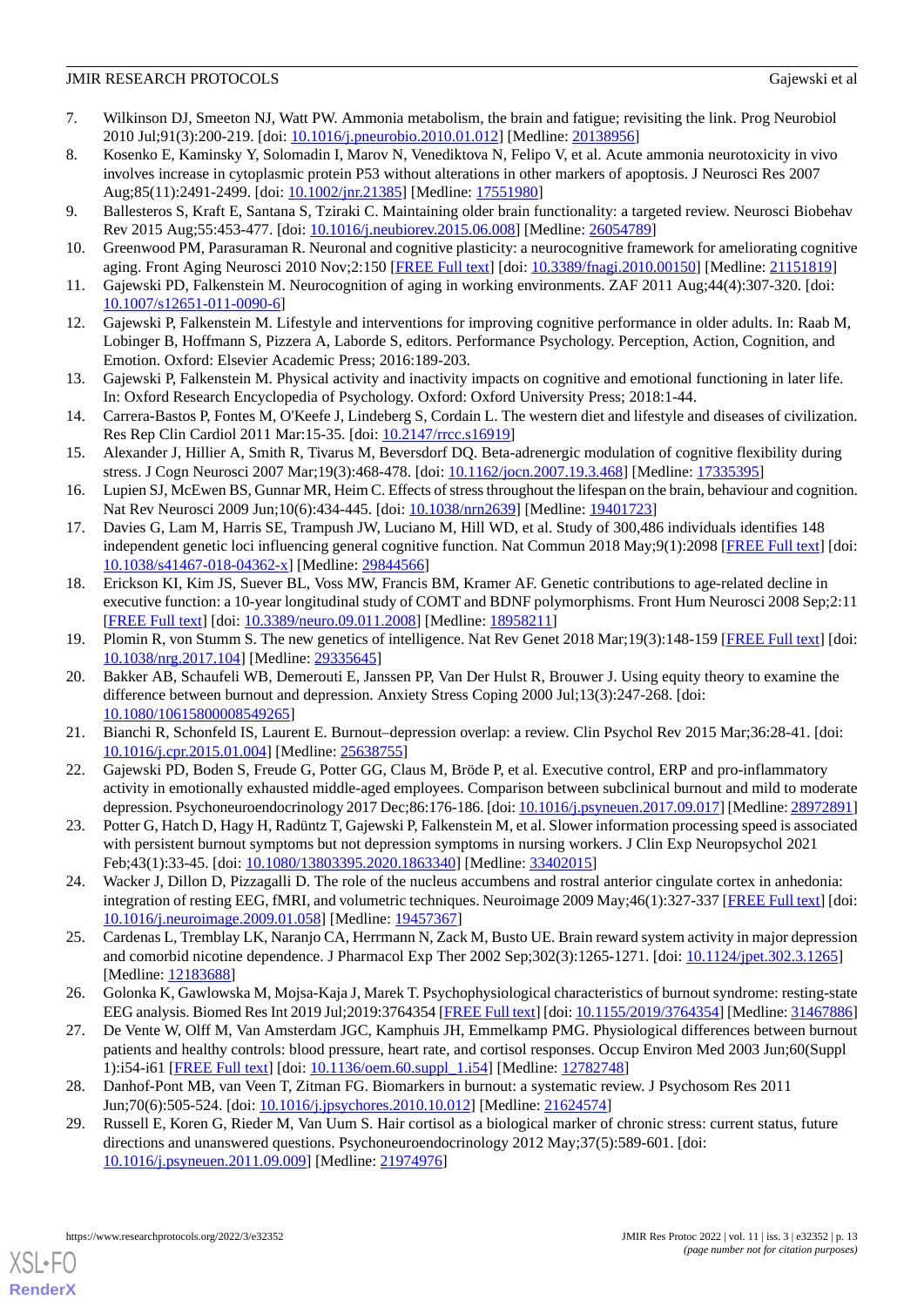- <span id="page-13-0"></span>30. Staufenbiel SM, Penninx BW, Spijker AT, Elzinga BM, van Rossum EF. Hair cortisol, stress exposure, and mental health in humans: a systematic review. Psychoneuroendocrinology 2013 Aug;38(8):1220-1235. [doi: [10.1016/j.psyneuen.2012.11.015](http://dx.doi.org/10.1016/j.psyneuen.2012.11.015)] [Medline: [23253896](http://www.ncbi.nlm.nih.gov/entrez/query.fcgi?cmd=Retrieve&db=PubMed&list_uids=23253896&dopt=Abstract)]
- <span id="page-13-2"></span><span id="page-13-1"></span>31. Toh YL, Ng T, Tan M, Tan A, Chan A. Impact of brain-derived neurotrophic factor genetic polymorphism on cognition: a systematic review. Brain Behav 2018 Jul;8(7):e01009 [[FREE Full text\]](https://doi.org/10.1002/brb3.1009) [doi: [10.1002/brb3.1009](http://dx.doi.org/10.1002/brb3.1009)] [Medline: [29858545\]](http://www.ncbi.nlm.nih.gov/entrez/query.fcgi?cmd=Retrieve&db=PubMed&list_uids=29858545&dopt=Abstract)
- 32. Tunbridge EM, Narajos M, Harrison CH, Beresford C, Cipriani A, Harrison PJ. Which dopamine polymorphisms are functional? Systematic review and meta-analysis of COMT, DAT, DBH, DDC, DRD1-5, MAOA, MAOB, TH, VMAT1, and VMAT2. Biol Psychiatry 2019 Oct;86(8):608-620 [[FREE Full text\]](https://linkinghub.elsevier.com/retrieve/pii/S0006-3223(19)31383-6) [doi: [10.1016/j.biopsych.2019.05.014](http://dx.doi.org/10.1016/j.biopsych.2019.05.014)] [Medline: [31303260](http://www.ncbi.nlm.nih.gov/entrez/query.fcgi?cmd=Retrieve&db=PubMed&list_uids=31303260&dopt=Abstract)]
- <span id="page-13-4"></span><span id="page-13-3"></span>33. Gajewski PD, Falkenstein M, Hengstler JG, Golka K. Toxoplasma gondii impairs memory in infected seniors. Brain Behav Immun 2014 Feb;36:193-199. [doi: [10.1016/j.bbi.2013.11.019](http://dx.doi.org/10.1016/j.bbi.2013.11.019)] [Medline: [24321215](http://www.ncbi.nlm.nih.gov/entrez/query.fcgi?cmd=Retrieve&db=PubMed&list_uids=24321215&dopt=Abstract)]
- <span id="page-13-5"></span>34. Ortiz-Guerrero G, Gonzalez-Reyes RE, de-la-Torre A, Medina-Rincón G, Nava-Mesa MO. Pathophysiological mechanisms of cognitive impairment and neurodegeneration by infection. Brain Sci 2020 Jun;10(6):369 [\[FREE Full text\]](https://www.mdpi.com/resolver?pii=brainsci10060369) [doi: [10.3390/brainsci10060369\]](http://dx.doi.org/10.3390/brainsci10060369) [Medline: [32545619](http://www.ncbi.nlm.nih.gov/entrez/query.fcgi?cmd=Retrieve&db=PubMed&list_uids=32545619&dopt=Abstract)]
- <span id="page-13-6"></span>35. Alpert A, Pickman Y, Leipold M, Rosenberg-Hasson Y, Ji X, Gaujoux R, et al. A clinically meaningful metric of immune age derived from high-dimensional longitudinal monitoring. Nat Med 2019 Mar;25(3):487-495 [\[FREE Full text\]](http://europepmc.org/abstract/MED/30842675) [doi: [10.1038/s41591-019-0381-y\]](http://dx.doi.org/10.1038/s41591-019-0381-y) [Medline: [30842675](http://www.ncbi.nlm.nih.gov/entrez/query.fcgi?cmd=Retrieve&db=PubMed&list_uids=30842675&dopt=Abstract)]
- <span id="page-13-7"></span>36. Alvares Pereira G, Silva Nunes MV, Alzola P, Contador I. Cognitive reserve and brain maintenance in aging and dementia: an integrative review. Appl Neuropsychol Adult 2021 Jan:1-11. [doi: [10.1080/23279095.2021.1872079\]](http://dx.doi.org/10.1080/23279095.2021.1872079) [Medline: [33492168\]](http://www.ncbi.nlm.nih.gov/entrez/query.fcgi?cmd=Retrieve&db=PubMed&list_uids=33492168&dopt=Abstract)
- <span id="page-13-8"></span>37. Hultsch D, Strauss E, Hunter M, MacDonald S. Intraindividual variability, cognition, and aging. In: Craik FI, Salthouse TA, editors. The Handbook of Aging and Cognition. New York: Psychology Press; 2008:491-556.
- <span id="page-13-9"></span>38. Stern Y. Cognitive reserve. Neuropsychologia 2009 Aug;47(10):2015-2028 [\[FREE Full text\]](http://europepmc.org/abstract/MED/19467352) [doi: [10.1016/j.neuropsychologia.2009.03.004\]](http://dx.doi.org/10.1016/j.neuropsychologia.2009.03.004) [Medline: [19467352](http://www.ncbi.nlm.nih.gov/entrez/query.fcgi?cmd=Retrieve&db=PubMed&list_uids=19467352&dopt=Abstract)]
- <span id="page-13-10"></span>39. Parade SH, Huffhines L, Daniels TE, Stroud LR, Nugent NR, Tyrka AR. A systematic review of childhood maltreatment and DNA methylation: candidate gene and epigenome-wide approaches. Transl Psychiatry 2021 Feb;11(1):134 [\[FREE Full](https://doi.org/10.1038/s41398-021-01207-y) [text](https://doi.org/10.1038/s41398-021-01207-y)] [doi: [10.1038/s41398-021-01207-y\]](http://dx.doi.org/10.1038/s41398-021-01207-y) [Medline: [33608499\]](http://www.ncbi.nlm.nih.gov/entrez/query.fcgi?cmd=Retrieve&db=PubMed&list_uids=33608499&dopt=Abstract)
- <span id="page-13-12"></span><span id="page-13-11"></span>40. Grippo AJ, Johnson AK. Stress, depression and cardiovascular dysregulation: a review of neurobiological mechanisms and the integration of research from preclinical disease models. Stress 2009 Jan;12(1):1-21 [\[FREE Full text\]](http://europepmc.org/abstract/MED/19116888) [doi: [10.1080/10253890802046281\]](http://dx.doi.org/10.1080/10253890802046281) [Medline: [19116888\]](http://www.ncbi.nlm.nih.gov/entrez/query.fcgi?cmd=Retrieve&db=PubMed&list_uids=19116888&dopt=Abstract)
- <span id="page-13-13"></span>41. Ilmarinen J. Towards a longer worklife! : ageing and the quality of worklife in the European Union. In: Finnish Institute of Occupational Health. Helsinki: Finnish Institute of Occupational Health, Ministry of Social Affairs and Health; 2005.
- <span id="page-13-14"></span>42. Tuomi K, Huuhtanen P, Nykyri E, Ilmarinen J. Promotion of work ability, the quality of work and retirement. Occup Med (Lond) 2001 Aug;51(5):318-324. [doi: [10.1093/occmed/51.5.318\]](http://dx.doi.org/10.1093/occmed/51.5.318) [Medline: [11473138](http://www.ncbi.nlm.nih.gov/entrez/query.fcgi?cmd=Retrieve&db=PubMed&list_uids=11473138&dopt=Abstract)]
- <span id="page-13-15"></span>43. Tuomi K, Ilmarinen J, Jahkola A, Katajarinne L, Tulkki A. Work Ability Index, 2nd Revised Edition. Helsinki: Finnish Institute of Occupational Health; 1998.
- <span id="page-13-17"></span><span id="page-13-16"></span>44. Faul F, Erdfelder E, Lang A, Buchner A. G\*Power 3: a flexible statistical power analysis program for the social, behavioral, and biomedical sciences. Behav Res Methods 2007 May;39(2):175-191. [doi: [10.3758/BF03193146\]](http://dx.doi.org/10.3758/BF03193146) [Medline: [17695343](http://www.ncbi.nlm.nih.gov/entrez/query.fcgi?cmd=Retrieve&db=PubMed&list_uids=17695343&dopt=Abstract)]
- 45. Statistisches Bundesamt (German Federal Statistical Office). DESTATIS. 2020 Dec. URL: [https://www-genesis.destatis.de/](https://www-genesis.destatis.de/genesis/online) [genesis/online](https://www-genesis.destatis.de/genesis/online) [accessed 2021-08-16]
- <span id="page-13-18"></span>46. Equilibrium Hardy-Weinberg. WpCalc. URL:<https://wpcalc.com/en/equilibrium-hardy-weinberg/> [accessed 2021-10-15]
- <span id="page-13-19"></span>47. Votruba KL, Persad C, Giordani B. Cognitive deficits in healthy elderly population with "normal" scores on the mini-mental state examination. J Geriatr Psychiatry Neurol 2016 May;29(3):126-132. [doi: [10.1177/0891988716629858\]](http://dx.doi.org/10.1177/0891988716629858) [Medline: [26850856](http://www.ncbi.nlm.nih.gov/entrez/query.fcgi?cmd=Retrieve&db=PubMed&list_uids=26850856&dopt=Abstract)]
- <span id="page-13-22"></span><span id="page-13-21"></span><span id="page-13-20"></span>48. Hautzinger M, Keller F, Kühner C. Das Beck Depressionsinventar II. In: Deutsche Bearbeitung und Handbuch zum BDI II. Frankfurt am Main: Harcourt Test Services; 2006.
- <span id="page-13-24"></span><span id="page-13-23"></span>49. Satzger W, Fessmann H, Engel RR. Liefern HAWIE-R, WST und MWT-B vergleichbare IQ-Werte? Zeitschrift für Differentielle und Diagnostische Psychologie 2002 Jun;23(2):159-170. [doi: [10.1024//0170-1789.23.2.159\]](http://dx.doi.org/10.1024//0170-1789.23.2.159)
- 50. Wechsler D. WAIS-IIIR Manual. New York: The Psychological Corporation; 1997.
- <span id="page-13-25"></span>51. Tewes U. Hamburg-Wechsler-Intelligenztest für Erwachsene (HAWIE-R) (2. Ed.). Bern: Huber; 1994.
- <span id="page-13-26"></span>52. Oswald W, Fleischmann U. Nürnberger Alters Inventar (NAI) (4. Ed.). Göttingen: Hogrefe Verlag; 1997.
- <span id="page-13-27"></span>53. Helmstaedter C, Lendt M, Lux S. Verbaler Lern- und Merkfähigkeitstest. Göttingen: Hogrefe; 2001.
- 54. Somerville J, Tremont G, Stern RA. The Boston Qualitative Scoring System as a measure of executive functioning in Rey-Osterrieth Complex Figure Performance. J Clin Exp Neuropsychol 2010 Aug;22(5):613-621. [doi: [10.1076/1380-3395\(200010\)22:5;1-9;FT613](http://dx.doi.org/10.1076/1380-3395(200010)22:5;1-9;FT613)]
- 55. Brickenkamp R, Schmidt-Atzert L, Liepmann D. d2-R: Test d2 Revision. Göttingen: Hogrefe; 2010.
- 56. Sturm W, Wilmes K, Horn W. LPS 50+ Leistungsprüfsystem für 50 bis 90-Jährige (2nd Ed.). Göttingen: Hogrefe; 2015.
- 57. Beck A, Steer R, Brown G. Manual for the Beck Depression Inventory-II. San Antonio, TX: Psychological Corporation; 1996.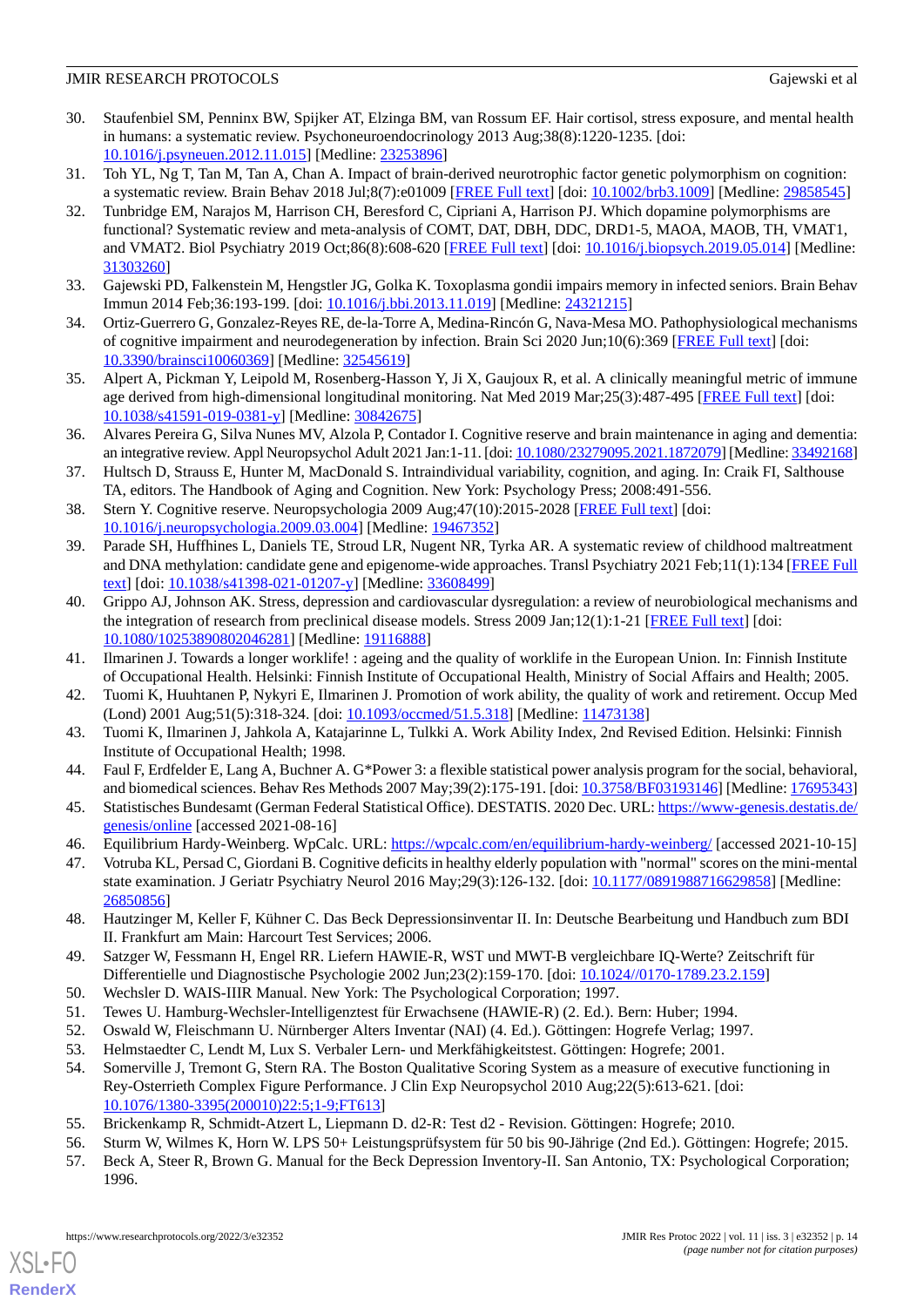- <span id="page-14-0"></span>58. Costa JP, McCrae R. Revised NEO Personality Inventory (NEO-PI-R) and NEO Five-Factor Investory (NEO-FFI) Professional Manual. Odessa: Psychological Assesment Ressources, Inc; 1992.
- <span id="page-14-1"></span>59. Bernstein DP, Stein JA, Newcomb MD, Walker E, Pogge D, Ahluvalia T, et al. Development and validation of a brief screening version of the Childhood Trauma Questionnaire. Child Abuse Negl 2003 Feb;27(2):169-190. [doi: [10.1016/S0145-2134\(02\)00541-0\]](http://dx.doi.org/10.1016/S0145-2134(02)00541-0)
- <span id="page-14-2"></span>60. Griefahn B, Kunemund C, Brode P, Mehnert P. Zur Validitat der deutschen Ubersetzung des Morningness-Eveningness-Questionnaires von Horne und Ostberg. The validity of a German version of the Morningness-Eveningness-Questionnaire developed by Horne and Ostberg. Somnologie 2001 May;5(2):71-80. [doi: [10.1046/j.1439-054x.2001.01149.x\]](http://dx.doi.org/10.1046/j.1439-054x.2001.01149.x)
- <span id="page-14-4"></span><span id="page-14-3"></span>61. Broadbent D, Cooper P, FitzGerald P, Parkes K. The Cognitive Failures Questionnaire (CFQ) and its correlates. Br J Clin Psychol 1982 Feb;21(1):1-16. [doi: [10.1111/j.2044-8260.1982.tb01421.x](http://dx.doi.org/10.1111/j.2044-8260.1982.tb01421.x)] [Medline: [7126941](http://www.ncbi.nlm.nih.gov/entrez/query.fcgi?cmd=Retrieve&db=PubMed&list_uids=7126941&dopt=Abstract)]
- <span id="page-14-5"></span>62. Duckworth AL, Quinn PD. Development and validation of the short grit scale (grit-s). J Pers Assess 2009 Mar;91(2):166-174. [doi: [10.1080/00223890802634290](http://dx.doi.org/10.1080/00223890802634290)] [Medline: [19205937\]](http://www.ncbi.nlm.nih.gov/entrez/query.fcgi?cmd=Retrieve&db=PubMed&list_uids=19205937&dopt=Abstract)
- <span id="page-14-6"></span>63. Oldfield R. The assessment and analysis of handedness: The Edinburgh inventory. Neuropsychologia 1971 Mar;9(1):97-113. [doi: [10.1016/0028-3932\(71\)90067-4](http://dx.doi.org/10.1016/0028-3932(71)90067-4)]
- <span id="page-14-7"></span>64. Neubach B, Schmidt K. Selbstkontrolle als Arbeitsanforderung - Rekonzeptualisierung und Validierung eines Messinstruments. Zeitschrift für Arbeits- und Organisationspsychologie A&O 2006 Apr;50(2):103-109. [doi: [10.1026/0932-4089.50.2.103\]](http://dx.doi.org/10.1026/0932-4089.50.2.103)
- <span id="page-14-8"></span>65. Jackson PR, Wall TD, Martin R, Davids K. New measures of job control, cognitive demand, and production responsibility. J Appl Psychol 1993 Oct;78(5):753-762. [doi: [10.1037/0021-9010.78.5.753\]](http://dx.doi.org/10.1037/0021-9010.78.5.753)
- <span id="page-14-9"></span>66. Höltke V, Jakob E. Lüdenscheider Aktivitätsfragebogen zum Risikofaktor Bewegungsmangel. Lüdenscheid: Sportmedizin Hellersen; 2002.
- <span id="page-14-11"></span><span id="page-14-10"></span>67. Schutte N, Toppinen S, Kalimo R, Schaufeli W. The factorial validity of the Maslach Burnout Inventory-General Survey (MBI-GS) across occupational groups and nations. J Occup Org Psychol 2000;73:53-66. [doi: [10.1348/096317900166877](http://dx.doi.org/10.1348/096317900166877)]
- <span id="page-14-12"></span>68. Demerouti E, Bakker AB, Nachreiner F, Schaufeli WB. The job demands-resources model of burnout. J Appl Psychol 2001 Jun;86(3):499-512. [doi: [10.1037/0021-9010.86.3.499\]](http://dx.doi.org/10.1037/0021-9010.86.3.499)
- 69. Schlotz W, Yim IS, Zoccola PM, Jansen L, Schulz P. The Perceived Stress Reactivity Scale: measurement invariance, stability, and validity in three countries. Psychol Assess 2011 Mar;23(1):80-94. [doi: [10.1037/a0021148\]](http://dx.doi.org/10.1037/a0021148) [Medline: [21280954](http://www.ncbi.nlm.nih.gov/entrez/query.fcgi?cmd=Retrieve&db=PubMed&list_uids=21280954&dopt=Abstract)]
- <span id="page-14-14"></span><span id="page-14-13"></span>70. Crawford JR, Henry JD. The positive and negative affect schedule (PANAS): construct validity, measurement properties and normative data in a large non-clinical sample. Br J Clin Psychol 2004 Sep;43(3):245-265. [doi: [10.1348/0144665031752934\]](http://dx.doi.org/10.1348/0144665031752934) [Medline: [15333231\]](http://www.ncbi.nlm.nih.gov/entrez/query.fcgi?cmd=Retrieve&db=PubMed&list_uids=15333231&dopt=Abstract)
- <span id="page-14-15"></span>71. Fliege H, Rose M, Arck P, Levenstein S, Klapp BF. Validierung des "Perceived Stress Questionnaire" (PSQ) an einer deutschen Stichprobe. Diagnostica 2001 Jul;47(3):142-152. [doi: [10.1026//0012-1924.47.3.142\]](http://dx.doi.org/10.1026//0012-1924.47.3.142)
- <span id="page-14-16"></span>72. Neubach B, Schmidt KH. Entwicklung und Validierung von Skalen zur Erfassung verschiedener Selbstkontrollanforderungen bei der Arbeit Development and validation of scales assessing different job-related self-control demands. Zeitschrift für Arbeitswissenschaften 2007;61:35-45. [doi: [10.1037/t76218-000\]](http://dx.doi.org/10.1037/t76218-000)
- <span id="page-14-18"></span><span id="page-14-17"></span>73. Schulz P, Schlotz W, Becker P. Trierer Inventar zum chronischen Stress (TICS). Göttingen: Hogrefe; 2004.
- 74. World Health Organization. WHOQOL–BREF: introduction, administration, scoring and generic version of the assessment. Field Trial Version. In: Rapley M, editor. Quality of Life Research. A Critical Introduction. London: Sage Publications; 1996:229-248.
- <span id="page-14-19"></span>75. Ilmarinen J. The Work Ability Index (WAI). Occup Med 2006 Oct;57(2):160. [doi: [10.1093/occmed/kqm008\]](http://dx.doi.org/10.1093/occmed/kqm008)
- <span id="page-14-20"></span>76. Burr H, Berthelsen H, Moncada S, Nübling M, Dupret E, Demiral Y, international COPSOQ Network. The third version of the Copenhagen Psychosocial Questionnaire. Saf Health Work 2019 Dec;10(4):482-503 [[FREE Full text](https://linkinghub.elsevier.com/retrieve/pii/S2093-7911(18)30272-5)] [doi: [10.1016/j.shaw.2019.10.002](http://dx.doi.org/10.1016/j.shaw.2019.10.002)] [Medline: [31890332](http://www.ncbi.nlm.nih.gov/entrez/query.fcgi?cmd=Retrieve&db=PubMed&list_uids=31890332&dopt=Abstract)]
- <span id="page-14-22"></span><span id="page-14-21"></span>77. König M, Haensel C, Jaschinski W. How to place the computer monitor: measurements of vertical zones of clear vision with presbyopic corrections. Clin Exp Optom 2015 May;98(3):244-253 [\[FREE Full text](https://doi.org/10.1111/cxo.12274)] [doi: [10.1111/cxo.12274\]](http://dx.doi.org/10.1111/cxo.12274) [Medline: [25963115](http://www.ncbi.nlm.nih.gov/entrez/query.fcgi?cmd=Retrieve&db=PubMed&list_uids=25963115&dopt=Abstract)]
- <span id="page-14-24"></span><span id="page-14-23"></span>78. Desrosiers J, Hébert R, Bravo G, Dutil E. The Purdue Pegboard Test: normative data for people aged 60 and over. Disabil Rehabil 1995 Jul;17(5):217-224. [doi: [10.3109/09638289509166638\]](http://dx.doi.org/10.3109/09638289509166638) [Medline: [7626768](http://www.ncbi.nlm.nih.gov/entrez/query.fcgi?cmd=Retrieve&db=PubMed&list_uids=7626768&dopt=Abstract)]
- <span id="page-14-25"></span>79. Lehrl S. Mehrfach-Wortwahl-Test (MWT). Erlangen: Medizinische Verlagsgesellschaft; 1995.
- 80. Folstein M, Folstein S, McHugh PR. "Mini-mental state" a practical method for grading the cognitive state of patients for the clinician. J Psychiatr Res 1975 Nov;12(3):189-198. [doi: [10.1016/0022-3956\(75\)90026-6](http://dx.doi.org/10.1016/0022-3956(75)90026-6)] [Medline: [1202204](http://www.ncbi.nlm.nih.gov/entrez/query.fcgi?cmd=Retrieve&db=PubMed&list_uids=1202204&dopt=Abstract)]
- 81. Stroop JR. Studies of interference in serial verbal reactions. J Exp Psychol 1935;18(6):643-662. [doi: [10.1037/h0054651](http://dx.doi.org/10.1037/h0054651)]
- 82. Reitan R. Trail Making Test: Manual for Administration and Scoring. Tucson, AZ: Reitan Neuropsychology Laboratory; 1992.
- 83. Gajewski PD, Hanisch E, Falkenstein M, Thönes S, Wascher E. What does the n-back task measure as we get older? Relations between working-memory measures and other cognitive functions across the lifespan. Front Psychol 2018 Nov;9:2208 [[FREE Full text](https://doi.org/10.3389/fpsyg.2018.02208)] [doi: [10.3389/fpsyg.2018.02208](http://dx.doi.org/10.3389/fpsyg.2018.02208)] [Medline: [30534095\]](http://www.ncbi.nlm.nih.gov/entrez/query.fcgi?cmd=Retrieve&db=PubMed&list_uids=30534095&dopt=Abstract)

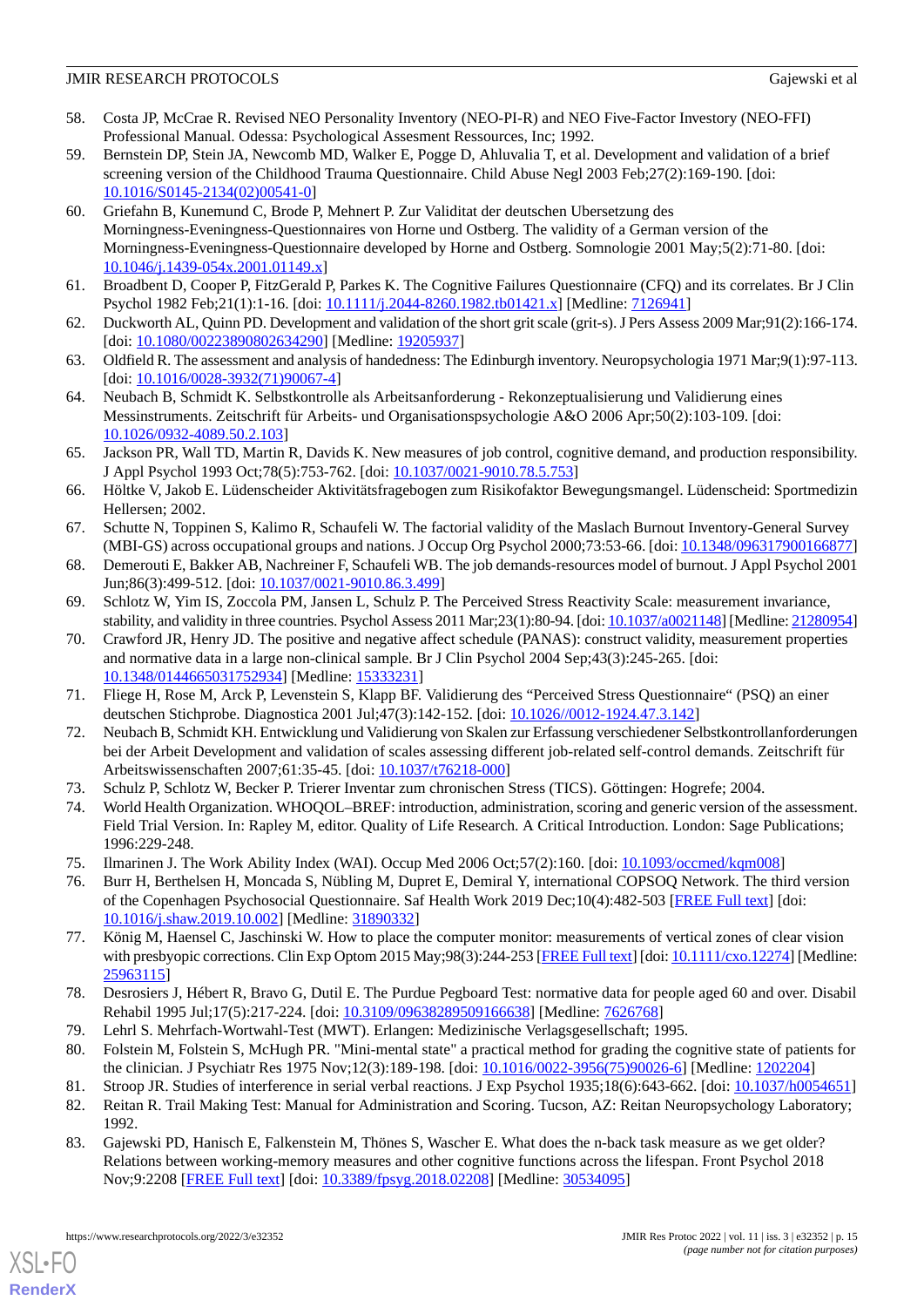- <span id="page-15-0"></span>84. Raven J, Raven J. Raven progressive matrices. In: McCallum RS, editor. Handbook of Nonverbal Assessment. Boston: Springer; 2003:223-237.
- <span id="page-15-2"></span><span id="page-15-1"></span>85. Oswald W. Zahlen-Verbindungs-Test ZVT (3rd Ed.). Göttingen: Hogrefe; 2016.
- <span id="page-15-3"></span>86. Deary I. Intelligence: A Very Short Introduction. Oxford: Oxford University Press; 2001.
- <span id="page-15-4"></span>87. Schneider D, Wascher E. Mechanisms of target localization in visual change detection: an interplay of gating and filtering. Behav Brain Res 2013 Nov;256:311-319. [doi: [10.1016/j.bbr.2013.08.046](http://dx.doi.org/10.1016/j.bbr.2013.08.046)] [Medline: [24001756](http://www.ncbi.nlm.nih.gov/entrez/query.fcgi?cmd=Retrieve&db=PubMed&list_uids=24001756&dopt=Abstract)]
- <span id="page-15-5"></span>88. Dinges DF, Powell JW. Microcomputer analyses of performance on a portable, simple visual RT task during sustained operations. Behav Res Meth Instrum Comput 1985 Nov;17(6):652-655. [doi: [10.3758/BF03200977](http://dx.doi.org/10.3758/BF03200977)]
- <span id="page-15-6"></span>89. Simon JR. Reactions toward the source of stimulation. J Exp Psychol 1969 Jul;81(1):174-176. [doi: [10.1037/h0027448](http://dx.doi.org/10.1037/h0027448)] [Medline: [5812172\]](http://www.ncbi.nlm.nih.gov/entrez/query.fcgi?cmd=Retrieve&db=PubMed&list_uids=5812172&dopt=Abstract)
- <span id="page-15-7"></span>90. Hoppe K, Küper K, Wascher E. Sequential modulations in a combined horizontal and vertical Simon task: Is there ERP evidence for feature integration effects? Front Psychol 2017 Jun;8:1094 [[FREE Full text](https://doi.org/10.3389/fpsyg.2017.01094)] [doi: [10.3389/fpsyg.2017.01094](http://dx.doi.org/10.3389/fpsyg.2017.01094)] [Medline: [28713305](http://www.ncbi.nlm.nih.gov/entrez/query.fcgi?cmd=Retrieve&db=PubMed&list_uids=28713305&dopt=Abstract)]
- <span id="page-15-8"></span>91. Cohen JD, Barch DM, Carter C, Servan-Schreiber D. Context-processing deficits in schizophrenia: converging evidence from three theoretically motivated cognitive tasks. J Abnorm Psychol 1999 Feb;108(1):120-133. [doi: [10.1037/0021-843x.108.1.120\]](http://dx.doi.org/10.1037/0021-843x.108.1.120)
- <span id="page-15-9"></span>92. Getzmann S, Wascher E. Visually guided auditory attention in a dynamic "cocktail-party" speech perception task: ERP evidence for age-related differences. Hear Res 2017 Feb;344:98-108. [doi: [10.1016/j.heares.2016.11.001](http://dx.doi.org/10.1016/j.heares.2016.11.001)] [Medline: [27825858](http://www.ncbi.nlm.nih.gov/entrez/query.fcgi?cmd=Retrieve&db=PubMed&list_uids=27825858&dopt=Abstract)]
- <span id="page-15-10"></span>93. Kirchner WK. Age differences in short-term retention of rapidly changing information. J Exp Psychol 1958 Apr; 55(4): 352-358. [doi: [10.1037/h0043688](http://dx.doi.org/10.1037/h0043688)] [Medline: [13539317](http://www.ncbi.nlm.nih.gov/entrez/query.fcgi?cmd=Retrieve&db=PubMed&list_uids=13539317&dopt=Abstract)]
- <span id="page-15-11"></span>94. Rogers RD, Monsell S. Costs of a predictible switch between simple cognitive tasks. J Exp Psychol Gen 1995 Jun;124(2):207-231. [doi: [10.1037/0096-3445.124.2.207\]](http://dx.doi.org/10.1037/0096-3445.124.2.207)
- <span id="page-15-12"></span>95. Gajewski PD, Ferdinand NK, Kray J, Falkenstein M. Understanding sources of adult age differences in task switching: evidence from behavioral and ERP studies. Neurosci Biobehav Rev 2018 Sep;92:255-275 [\[FREE Full text\]](https://linkinghub.elsevier.com/retrieve/pii/S0149-7634(17)30395-0) [doi: [10.1016/j.neubiorev.2018.05.029\]](http://dx.doi.org/10.1016/j.neubiorev.2018.05.029) [Medline: [29885425](http://www.ncbi.nlm.nih.gov/entrez/query.fcgi?cmd=Retrieve&db=PubMed&list_uids=29885425&dopt=Abstract)]
- <span id="page-15-14"></span><span id="page-15-13"></span>96. Schröger E, Wolff C. Behavioral and electrophysiological effects of task-irrelevant sound change: a new distraction paradigm. Cogn Brain Res 1998 Jul;7(1):71-87. [doi: [10.1016/s0926-6410\(98\)00013-5\]](http://dx.doi.org/10.1016/s0926-6410(98)00013-5)
- 97. Getzmann S, Falkenstein M, Gajewski PD. Neuro-behavioral correlates of post-deviance distraction in middle-aged and old adults. J Psychophysiol 2014 Sep;28(3):178-186. [doi: [10.1027/0269-8803/a000124](http://dx.doi.org/10.1027/0269-8803/a000124)]
- <span id="page-15-16"></span><span id="page-15-15"></span>98. Gajewski PD, Falkenstein M, Thönes S, Wascher E. Stroop task performance across the lifespan: high cognitive reserve in older age is associated with enhanced proactive and reactive interference control. Neuroimage 2020 Feb;207:116430 [[FREE Full text](https://linkinghub.elsevier.com/retrieve/pii/S1053-8119(19)31021-3)] [doi: [10.1016/j.neuroimage.2019.116430](http://dx.doi.org/10.1016/j.neuroimage.2019.116430)] [Medline: [31805383](http://www.ncbi.nlm.nih.gov/entrez/query.fcgi?cmd=Retrieve&db=PubMed&list_uids=31805383&dopt=Abstract)]
- <span id="page-15-17"></span>99. Karlin L, Martz MJ, Mordkoff AM. Motor performance and sensory-evoked potentials. Electroencephalogr Clin Neurophysiol 1970 Mar;28(3):307-313. [doi: [10.1016/0013-4694\(70\)90167-7](http://dx.doi.org/10.1016/0013-4694(70)90167-7)]
- <span id="page-15-18"></span>100. Gajewski PD, Falkenstein M. Effects of task complexity on ERP components in Go/Nogo tasks. Int J Psychophysiol 2013 Mar;87(3):273-278. [doi: [10.1016/j.ijpsycho.2012.08.007](http://dx.doi.org/10.1016/j.ijpsycho.2012.08.007)] [Medline: [22906814\]](http://www.ncbi.nlm.nih.gov/entrez/query.fcgi?cmd=Retrieve&db=PubMed&list_uids=22906814&dopt=Abstract)
- <span id="page-15-19"></span>101. Treisman AM, Gelade G. A feature-integration theory of attention. Cogn Psychol 1980 Jan;12(1):97-136. [doi: [10.1016/0010-0285\(80\)90005-5](http://dx.doi.org/10.1016/0010-0285(80)90005-5)]
- <span id="page-15-20"></span>102. Gajewski PD, Hengstler JG, Golka K, Falkenstein M, Beste C. The functional tumor necrosis factor-α (308A/G) polymorphism modulates attentional selection in elderly individuals. Neurobiol Aging 2013 Nov;34(11):2694.e1-2694.e12. [doi: [10.1016/j.neurobiolaging.2013.04.017\]](http://dx.doi.org/10.1016/j.neurobiolaging.2013.04.017) [Medline: [23673311](http://www.ncbi.nlm.nih.gov/entrez/query.fcgi?cmd=Retrieve&db=PubMed&list_uids=23673311&dopt=Abstract)]
- <span id="page-15-21"></span>103. Claus M, Dychus N, Ebel M, Damaschke J, Maydych V, Wolf OT, et al. Measuring the immune system: a comprehensive approach for the analysis of immune functions in humans. Arch Toxicol 2016 Oct;90(10):2481-2495. [doi: [10.1007/s00204-016-1809-5\]](http://dx.doi.org/10.1007/s00204-016-1809-5) [Medline: [27522652](http://www.ncbi.nlm.nih.gov/entrez/query.fcgi?cmd=Retrieve&db=PubMed&list_uids=27522652&dopt=Abstract)]
- <span id="page-15-22"></span>104. Stalder T, Kirschbaum C. Analysis of cortisol in hair–state of the art and future directions. Brain Behav Immun 2012 Oct;26(7):1019-1029. [doi: [10.1016/j.bbi.2012.02.002\]](http://dx.doi.org/10.1016/j.bbi.2012.02.002) [Medline: [22366690\]](http://www.ncbi.nlm.nih.gov/entrez/query.fcgi?cmd=Retrieve&db=PubMed&list_uids=22366690&dopt=Abstract)
- <span id="page-15-23"></span>105. Lehmann M, Selinski S, Blaszkewicz M, Orlich M, Ovsiannikov D, Moormann O, et al. Rs710521[A] on chromosome 3q28 close to TP63 is associated with increased urinary bladder cancer risk. Arch Toxicol 2010 Dec;84(12):967-978. [doi: [10.1007/s00204-010-0617-6\]](http://dx.doi.org/10.1007/s00204-010-0617-6) [Medline: [21063684](http://www.ncbi.nlm.nih.gov/entrez/query.fcgi?cmd=Retrieve&db=PubMed&list_uids=21063684&dopt=Abstract)]
- <span id="page-15-24"></span>106. Gorgolewski KJ, Auer T, Calhoun VD, Craddock RC, Das S, Duff EP, et al. The brain imaging data structure, a format for organizing and describing outputs of neuroimaging experiments. Sci Data 2016 Jun;3(1):160044 [\[FREE Full text\]](https://doi.org/10.1038/sdata.2016.44) [doi: [10.1038/sdata.2016.44](http://dx.doi.org/10.1038/sdata.2016.44)] [Medline: [27326542](http://www.ncbi.nlm.nih.gov/entrez/query.fcgi?cmd=Retrieve&db=PubMed&list_uids=27326542&dopt=Abstract)]
- 107. Pernet CR, Appelhoff S, Gorgolewski KJ, Flandin G, Phillips C, Delorme A, et al. EEG-BIDS, an extension to the brain imaging data structure for electroencephalography. Sci Data 2019 Jun;6(1):103 [\[FREE Full text\]](https://doi.org/10.1038/s41597-019-0104-8) [doi: [10.1038/s41597-019-0104-8\]](http://dx.doi.org/10.1038/s41597-019-0104-8) [Medline: [31239435](http://www.ncbi.nlm.nih.gov/entrez/query.fcgi?cmd=Retrieve&db=PubMed&list_uids=31239435&dopt=Abstract)]
- 108. Delorme A, Makeig S. EEGLAB: an open source toolbox for analysis of single-trial EEG dynamics including independent component analysis. J Neurosci Methods 2004 Mar;134(1):9-21. [doi: [10.1016/j.jneumeth.2003.10.009\]](http://dx.doi.org/10.1016/j.jneumeth.2003.10.009) [Medline: [15102499\]](http://www.ncbi.nlm.nih.gov/entrez/query.fcgi?cmd=Retrieve&db=PubMed&list_uids=15102499&dopt=Abstract)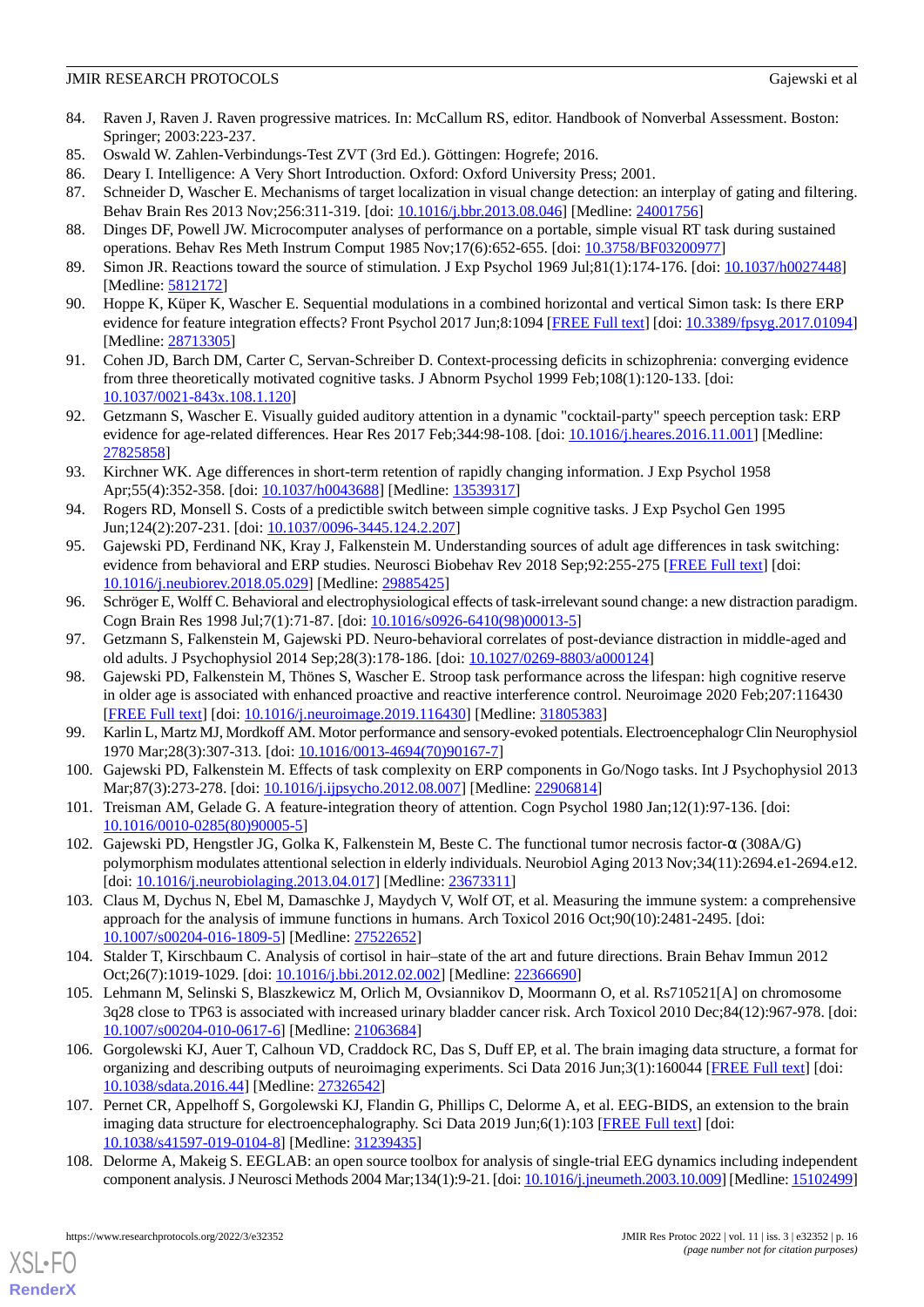- <span id="page-16-0"></span>109. Liang KY, Zeger SL. Longitudinal data analysis using generalized linear models. Biometrika 1986 Apr;73(1):13-22. [doi: [10.1093/biomet/73.1.13](http://dx.doi.org/10.1093/biomet/73.1.13)]
- <span id="page-16-2"></span><span id="page-16-1"></span>110. Laird NM, Ware JH. Random-effects models for longitudinal data. Biometrics 1982 Dec;38(4):963-974. [doi: [10.2307/2529876\]](http://dx.doi.org/10.2307/2529876)
- 111. Bierbrauer A, Kunz L, Gomes CA, Luhmann M, Deuker L, Getzmann S, et al. Unmasking selective path integration deficits in Alzheimer's disease risk carriers. Sci Adv 2020 Aug;6(35):eaba1394 [\[FREE Full text\]](http://europepmc.org/abstract/MED/32923622) [doi: [10.1126/sciadv.aba1394](http://dx.doi.org/10.1126/sciadv.aba1394)] [Medline: [32923622](http://www.ncbi.nlm.nih.gov/entrez/query.fcgi?cmd=Retrieve&db=PubMed&list_uids=32923622&dopt=Abstract)]
- 112. Thönes S, Wascher E, Gajewski P, Getzmann S. Time Hurries on but Does not Fly in Older Age No Effect of Depressive Symptoms. Timing Time Percept 2021 Jan 13;9(3):241-256. [doi: [10.1163/22134468-bja10007\]](http://dx.doi.org/10.1163/22134468-bja10007)
- 113. Sharifian F, Schneider D, Arnau S, Wascher E. Decoding of cognitive processes involved in the continuous performance task. Int J Psychophysiol 2021 Sep;167:57-68 [[FREE Full text\]](https://linkinghub.elsevier.com/retrieve/pii/S0167-8760(21)00202-6) [doi: [10.1016/j.ijpsycho.2021.06.012](http://dx.doi.org/10.1016/j.ijpsycho.2021.06.012)] [Medline: [34216693\]](http://www.ncbi.nlm.nih.gov/entrez/query.fcgi?cmd=Retrieve&db=PubMed&list_uids=34216693&dopt=Abstract)
- 114. Getzmann S, Digutsch J, Kleinsorge T. COVID-19 Pandemic and Personality: Agreeable People Are More Stressed by the Feeling of Missing. Int J Environ Res Public Health 2021 Oct 13;18(20) [[FREE Full text\]](https://www.mdpi.com/resolver?pii=ijerph182010759) [doi: [10.3390/ijerph182010759](http://dx.doi.org/10.3390/ijerph182010759)] [Medline: [34682500](http://www.ncbi.nlm.nih.gov/entrez/query.fcgi?cmd=Retrieve&db=PubMed&list_uids=34682500&dopt=Abstract)]
- <span id="page-16-3"></span>115. Metzen D, Genç E, Getzmann S, Larra MF, Wascher E, Ocklenburg S. Frontal and parietal EEG alpha asymmetry: a large-scale investigation of short-term reliability on distinct EEG systems. Brain Struct Funct 2022 Mar;227(2):725-740 [[FREE Full text](http://europepmc.org/abstract/MED/34676455)] [doi: [10.1007/s00429-021-02399-1\]](http://dx.doi.org/10.1007/s00429-021-02399-1) [Medline: [34676455](http://www.ncbi.nlm.nih.gov/entrez/query.fcgi?cmd=Retrieve&db=PubMed&list_uids=34676455&dopt=Abstract)]
- <span id="page-16-4"></span>116. Getzmann S, Arnau S, Gajewski PD, Wascher E. When long appears short: Effects of auditory distraction on event-related potential correlates of time perception. Eur J Neurosci 2022 Jan 14;55(1):121-137. [doi: [10.1111/ejn.15553\]](http://dx.doi.org/10.1111/ejn.15553) [Medline: [34859527](http://www.ncbi.nlm.nih.gov/entrez/query.fcgi?cmd=Retrieve&db=PubMed&list_uids=34859527&dopt=Abstract)]
- <span id="page-16-5"></span>117. National Research Council (US) Panel on Handling Missing Data in Clinical Trials. The Prevention and Treatment of Missing Data in Clinical Trials. Washington (DC): National Academies Press (US); 2010.
- 118. Garcia TP, Marder K. Statistical approaches to longitudinal data analysis in neurodegenerative diseases: Huntington's disease as a model. Curr Neurol Neurosci Rep 2017 Feb;17(2):14 [\[FREE Full text\]](http://europepmc.org/abstract/MED/28229396) [doi: [10.1007/s11910-017-0723-4](http://dx.doi.org/10.1007/s11910-017-0723-4)] [Medline: [28229396](http://www.ncbi.nlm.nih.gov/entrez/query.fcgi?cmd=Retrieve&db=PubMed&list_uids=28229396&dopt=Abstract)]

## **Abbreviations**

**ANCOVA:** Analyses of Covariance **ANOVA:** analyses of variance **AX-CPT:** AX-continuous performance task **BDNF:** brain-derived neurotrophic factor **CMS:** Common Mode Sense **COMT:** catechol-O-methyltransferase **DRL:** driven right leg **ECG:** electrocardiography **EEG:** electroencephalography **HAWIE-R:** Hamburg-Wechsler-Intelligenztest für Erwachsene, Revision **HWE:** Hardy-Weinberg equilibrium **GEE:** Generalized Estimating Equation IFN: interferon **IL:** interleukin **LPS:** Leistungs-Prüf-System **MER:** Mixed Effect Regression **MMSE:** Mini Mental State Examination **MRI:** magnetic resonance imaging **MWT-B:** Multiple-Choice Vocabulary Test **NAS:** Network Attached Storage **PGS:** polygenic scores **RAVLT:** Rey Auditory Verbal Learning Test **SNP:** single nucleotide polymorphism **TNF:** tumor necrosis factor **VLMT:** Verbal Learning and Memory Test **WAI:** Work Ability Index **WAIS-III:** Wechsler Adult Intelligence Scale **WM:** working memory